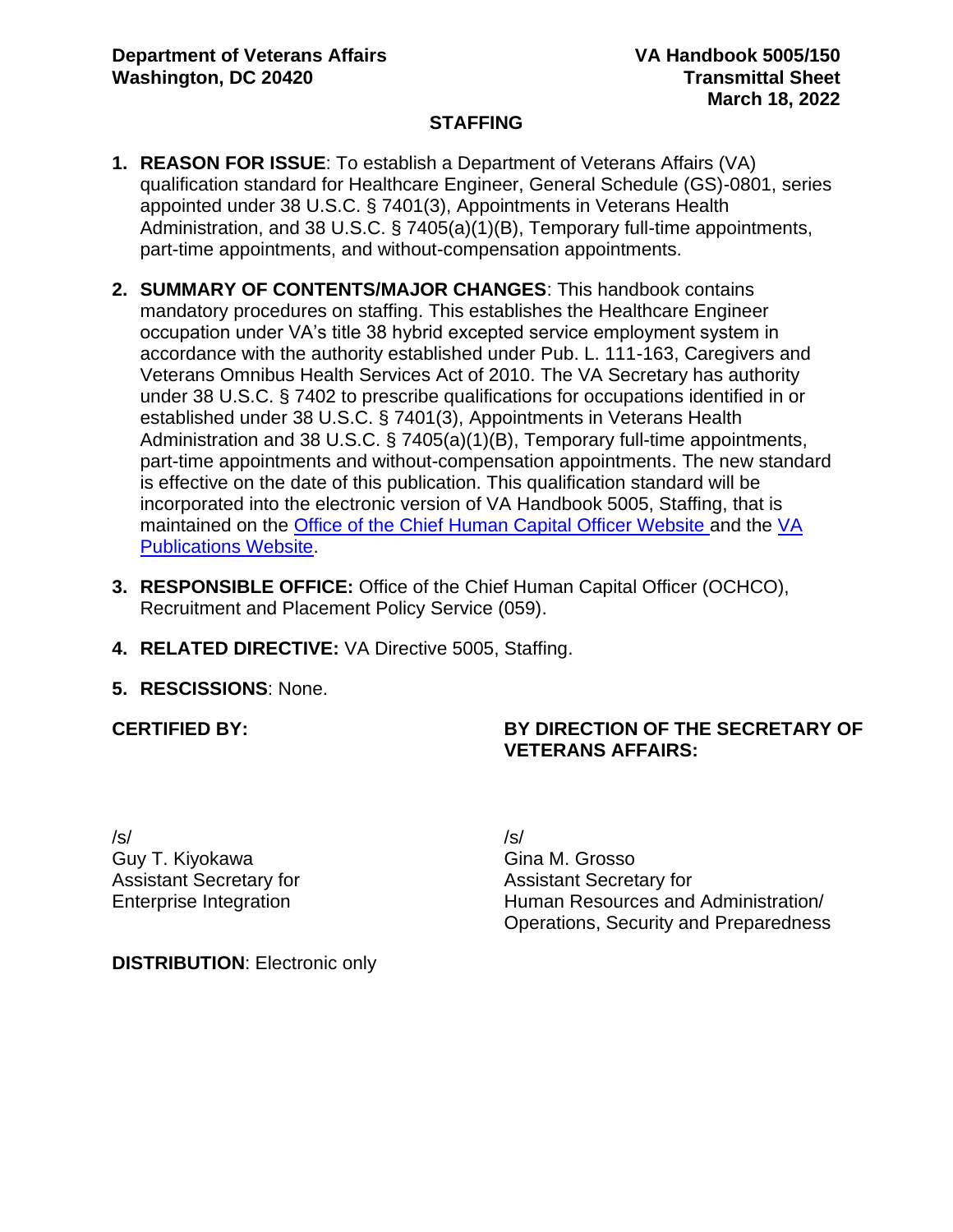### **[APPENDIX G72. HEALTHCARE ENGINEER QUALIFICATION STANDARD GS-0801**

#### **Veterans Health Administration**

**1. COVERAGE.** The following are requirements for appointment as a Healthcare Engineer in the Veterans Health Administration (VHA). These requirements apply to all VHA general engineers employed in the General Schedule (GS) 0801 series. Healthcare Engineers provide overarching professional services focusing on engineering and/or architecture involved in all aspects of the healthcare delivery processes and systems. They ensure the appropriate infrastructure, facilities and equipment are available for the medical mission. Healthcare Engineers are a specialized subset of more broadly defined professional engineering or architect occupations with general or specialty area degrees (e.g., general engineering, mechanical engineering, electrical engineering, civil engineering, architecture, architectural engineering, etc.). Healthcare Engineers collaborate with biomedical engineers to provide seamless integration of medical technology into the patient care environment. Healthcare Engineers specify the spatial layouts, infrastructure and environmental requirements to enable medical equipment integration into the healthcare facility. Healthcare Engineers must understand functional relationships in how clinicians, patients and supplies circulate within the treatment space where the medical equipment is located. Using healthcare engineering knowledge, they plan and design custom site preparation requirements for medical equipment, including installation.

**NOTE:** Some Engineer and Architect specialty disciplines may be excluded when not fully performing the duties and assignments described in this standard, such as the GS-0807 Landscape Architect, the GS-0854 Computer Engineer, the GS-0858 Biomedical Engineer (currently covered under VA Handbook 5005, Part II, Appendix G38) and the GS-0890 Agricultural Engineer.

### **2. DEFINITIONS.**

- a. **Appointing Official**. The Human Resources Officer is delegated appointing authority, to process and authenticate notifications of personnel actions and authority to effect management approved employment actions on behalf of officials, employees and facilities for which service is provided.
- b. **Approving Official.** The Veterans Integrated Service Network (VISN) Director, VHA Office of Healthcare Engineering Director or facility Director or designee, is the approving official and will determine whether to approve or disapprove the appointment of employees in the hybrid occupations.
- c. **Journey Level.** The full performance level for this qualification standard is the GS-12 grade level.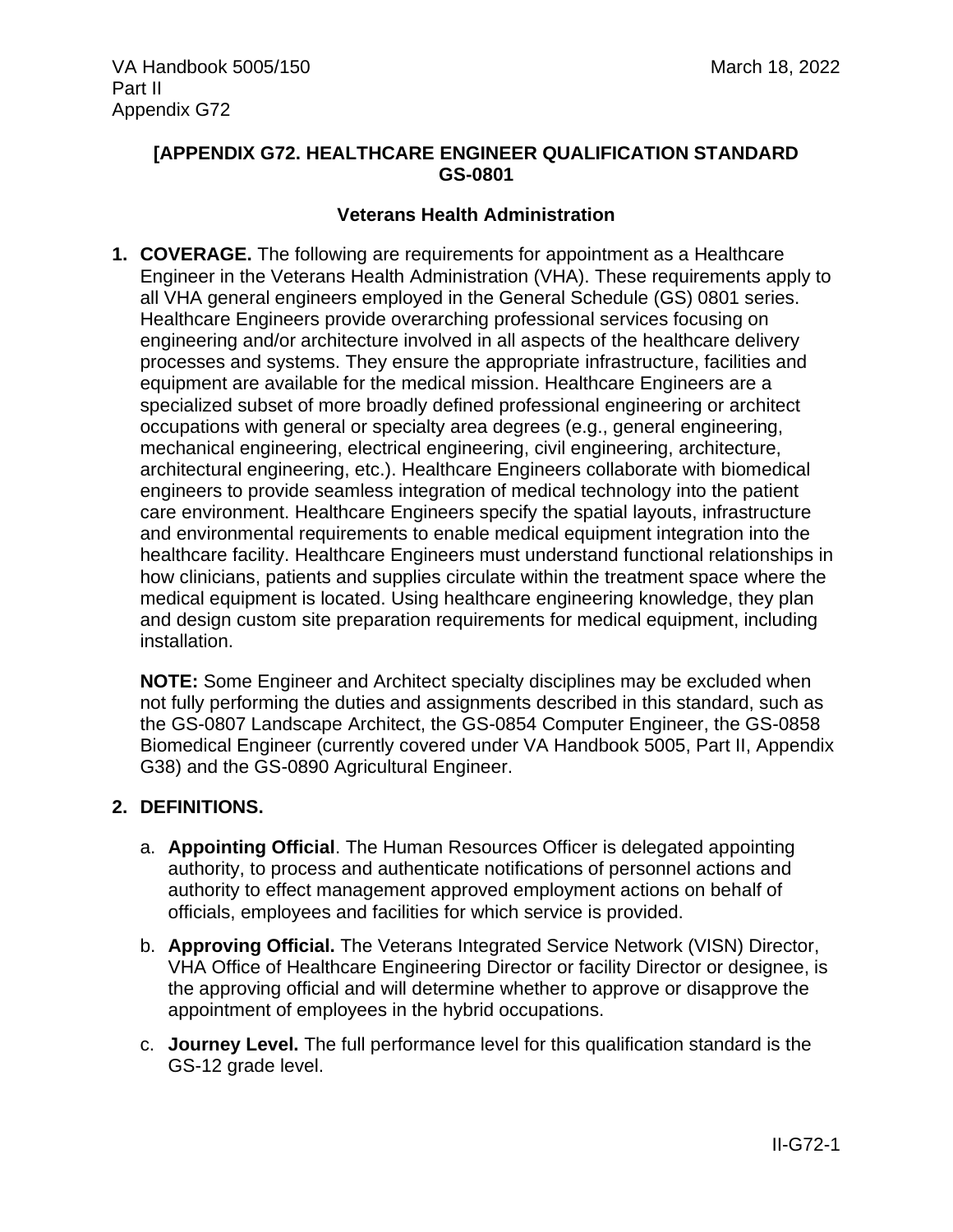- d. **Creditable Experience.** To be creditable, the experience must have been accomplished after satisfying the basic education requirement as outlined in paragraph 3.b. of this appendix, required the use of knowledge, skills and abilities (KSAs) directly applicable to the assignment and be associated within the scope of the healthcare engineering profession.
- e. **Quality of Experience.** Qualifying experience must be at a level comparable to healthcare engineering experience at the next lower grade level of the position being filled. For all assignments above the full performance level, the higher-level duties must consist of significant scope, administrative independence, complexity and range of variety as described in this standard at the specified grade level and be performed by the incumbent at least 25% of the time.
- f. **Part-Time Experience.** Part-time experience is creditable according to its relationship to a full-time workweek. For example, an individual employed 20 hours per week, or on a half time basis, would receive one full-time work week of credit for each two weeks of service.
- **3. BASIC REQUIREMENTS.** To qualify for appointment to this position, all applicants must possess the following:
	- a. **Citizenship.** Be a citizen of the United States (U.S.). Non-citizens may be appointed when it is not possible to recruit qualified citizens in accordance with 38 U.S.C. § 7407(a).
	- b. **Education.**
		- (1) **Bachelor's degree or higher in Engineering or Architecture.** To be acceptable, the curriculum must be from a school with at least one curriculum accredited by the Accreditation Board for Engineering and Technology, Engineering Accreditation Commission (excludes engineering technology) or National Council of Architectural Registration Boards curriculum. Examples of acceptable engineering and architectural degrees include, but are not limited to: Electrical Engineering, Mechanical Engineering, Biomedical Engineering, Civil Engineering, Architecture and Architectural Engineering. Titles may vary from educational institutions and change over time;

# **OR**

(2) **Evidence of passing the Fundamentals of Engineering Examination with a bachelor's degree.** Evidence can be in the form of an Engineering in Training certificate issued from any State, the District of Columbia, Guam or Puerto Rico, or test results from the National Council of Examiners for Engineering and Surveying (NCEES) identifying a passing score;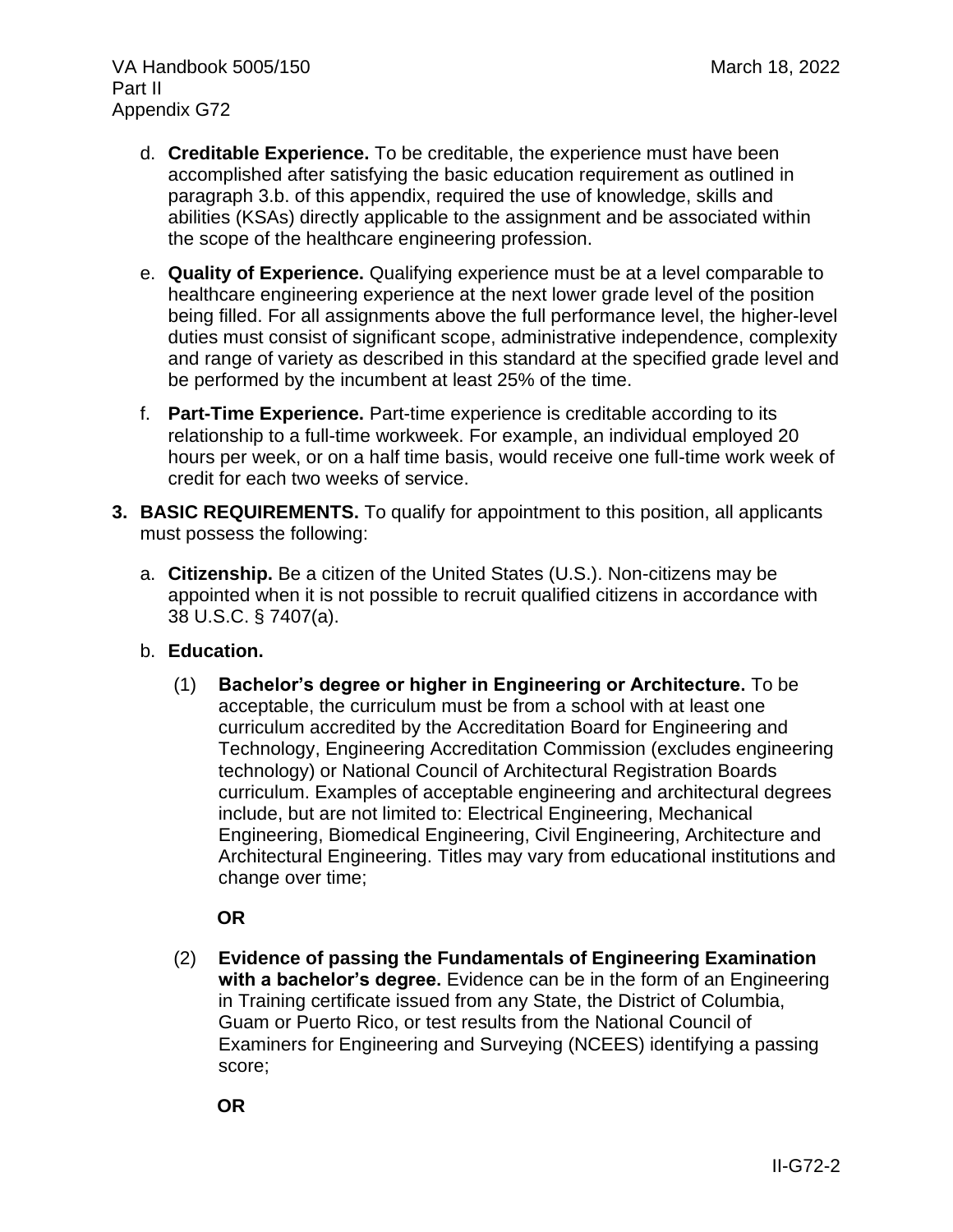- (3) **Evidence of current professional registration or licensure as a Professional Engineer or Architect.** Evidence of current professional registration or licensure can be from any State, the District of Columbia, Guam or Puerto Rico.
- c. **Grandfathering Provision.** All individuals employed in VHA in this occupational series or in another occupational series performing the duties as described in the qualification standard on the effective date of this qualification standard, are considered to have met all the qualification requirements for the grade held including positive education that is part of the basic requirements of the occupation. For employees who do not meet all the basic requirements of this standard, but met the qualifications applicable to the position at the time they were appointed to the position, the following provisions apply:
	- (1) Employees may be reassigned, promoted up to and including the full performance (journey) level or changed to lower grade within the occupation, but may not be promoted beyond the journeyman level or placed in supervisory or managerial positions.
	- (2) Employees in an occupation that requires a licensure/certification/registration only at higher grade levels must meet the licensure/certification/registration requirement before they can be promoted to those higher grade levels.
	- (3) Employees who are appointed on a temporary basis prior to the effective date of the qualification standard may not have their temporary appointment extended or be reappointed, on a temporary or permanent basis until they fully meet the basic requirements of the standard.
	- (4) Employees who are converted to title 38 hybrid status under this provision and subsequently leave the occupation lose protected status and must meet the full VA qualification standard requirements in effect at the time of reentry to the occupation.
	- (5) Employees initially grandfathered into this occupation, who subsequently obtain additional education and/or licensure/registration that meet all the basic requirements of this qualification standard must maintain the required credentials as a condition of employment in the occupation.
- d. **Foreign Education.** To be creditable, engineering, architecture or related education completed outside the U.S. must be submitted to a private organization that specializes in the interpretation of foreign educational credentials and such education must have been deemed at least equivalent to a Bachelor's degree as outlined in paragraph 3.b. of this appendix.
- e. **Physical Requirements**. See VA Directive and Handbook 5019, Employee Occupational Health Service for requirements.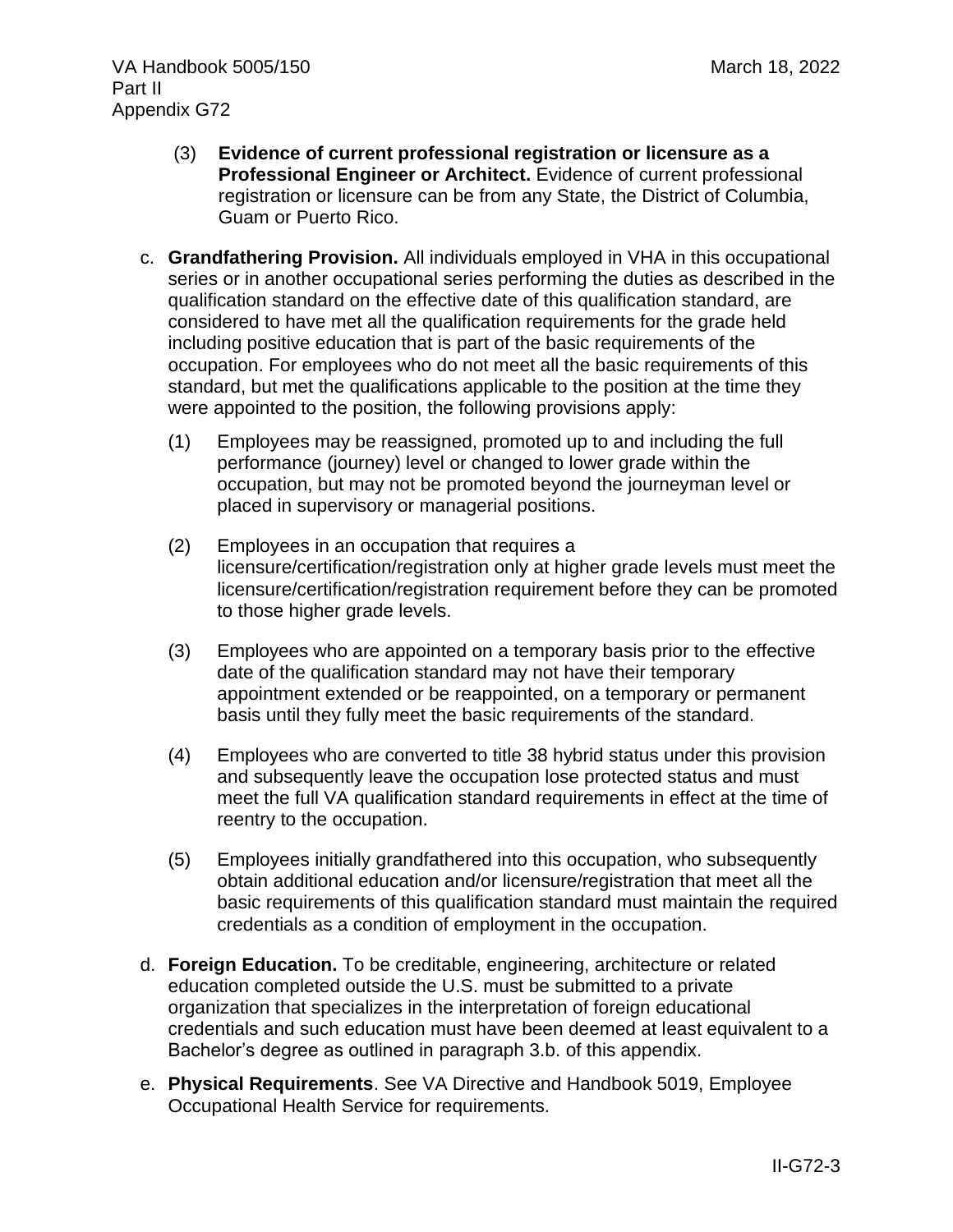- f. **English Language Proficiency.** Healthcare Engineer candidates must be proficient in spoken and written English in accordance with 38 U.S.C. § 7403(f).
- **4. GRADE DETERMINATIONS.** In addition to the basic requirements outlined in paragraph 3, the following criteria must be met when determining the grade of candidates.

### a. **Healthcare Engineer, GS-07.**

- (1) **Experience.** None beyond the basic requirements.
- (2) **Assignment.** At the entry level, Healthcare Engineers serve in a career development position, performing under close supervision of a supervisor or qualified individual who reviews and ensures the employee meets competency requirements. At the entry level, they perform general healthcare engineering assignments to gain knowledge and experience necessary to support engineering operations, project management and compliance. Developmental assignments include, but are not limited to, assessing healthcare facility programs and making recommendations to assure compliance with relevant regulations, guidelines and standards; applying engineering and code related knowledge to support the operational engineering requirements of the healthcare system; and preparing material on current technical topics and trends for presentation to the supervisor.

### b. **Healthcare Engineer, GS-09.**

- (1) **Experience or Education.** Candidates at this level must meet one of the following:
	- (a) One year of experience equivalent to the next lower grade;

### **OR**

(b) Master of Engineering degree or Master of Architecture degree or Master of Science degree in Engineering or a related field of study as outlined in paragraph 3.b.(1);

### **OR**

- (c) Bachelor's degree as outlined in paragraph 3.b.(1) plus two full years of progressively higher-level graduate education in a related field of study, provided the applicant's total background demonstrates the core competencies for GS-09 level assignment.
- (2) **Knowledge, Skills and Abilities (KSAs).** In addition to the experience or education above, the candidate must demonstrate the following KSAs: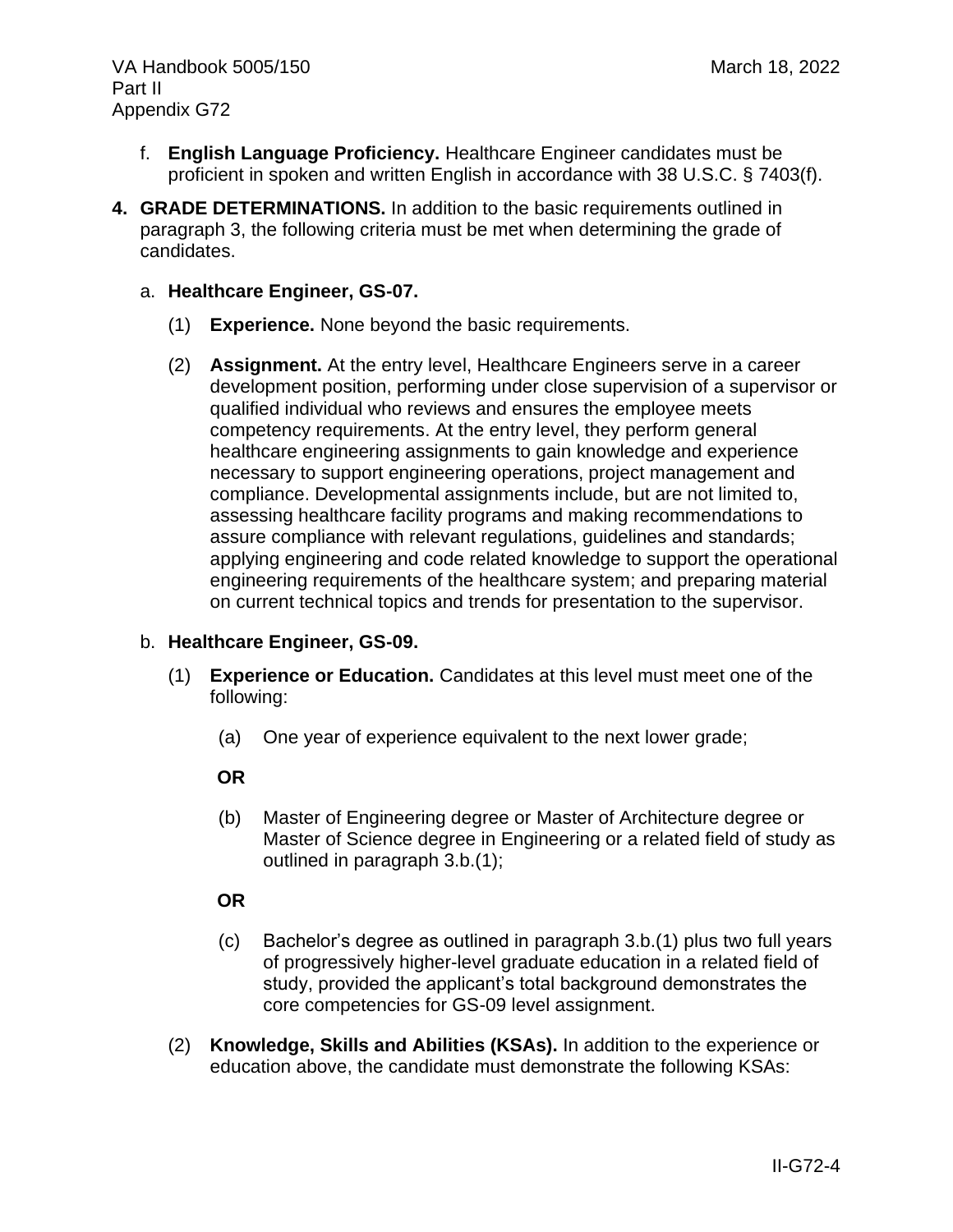- (a) Knowledge of the principles, theories, concepts and practices of the engineering profession.
- (b) Ability to interpret relevant codes, regulations, guidelines and standards to make recommendations to assure compliance with healthcare facility programs.
- (c) Ability to understand the operational professional engineering needs of clinical services in the healthcare system.
- (d) Ability to prepare material on current technical topics and trends for presentation to other technical staff and mid-level hospital management and to keep abreast of changes in engineering technology related to a healthcare facility.
- (3) **Assignment.** At the developmental level 1, Healthcare Engineers receive guidance from more experienced staff members and require frequent and direct supervision. Employees complete technical assignments in the engineering field as assigned by senior Healthcare Engineers and may be required to rotate through, and participate in, the operations of other hospital services. At the GS-9 grade level, employees function in a developmental capacity with oversight by a supervisor for more complex assignments.

### c. **Healthcare Engineer, GS-11.**

- (1) **Experience or Education.** Candidates at this level must meet one of the following:
	- (a) One year of experience equivalent to the next lower grade;

# **OR**

(b) Ph.D. or equivalent doctoral degree in Engineering or a related field of engineering as outlined in paragraph 3.b.(1);

# **OR**

(c) Master of Engineering degree, Master of Architecture degree, Master of Science degree in Engineering or a related field of study as outlined in paragraph 3.b.(1), plus 1 full year of progressively higherlevel graduate education in a related field of study, provided the applicant's total background demonstrates the knowledge, skills and abilities for GS-11 level assignment;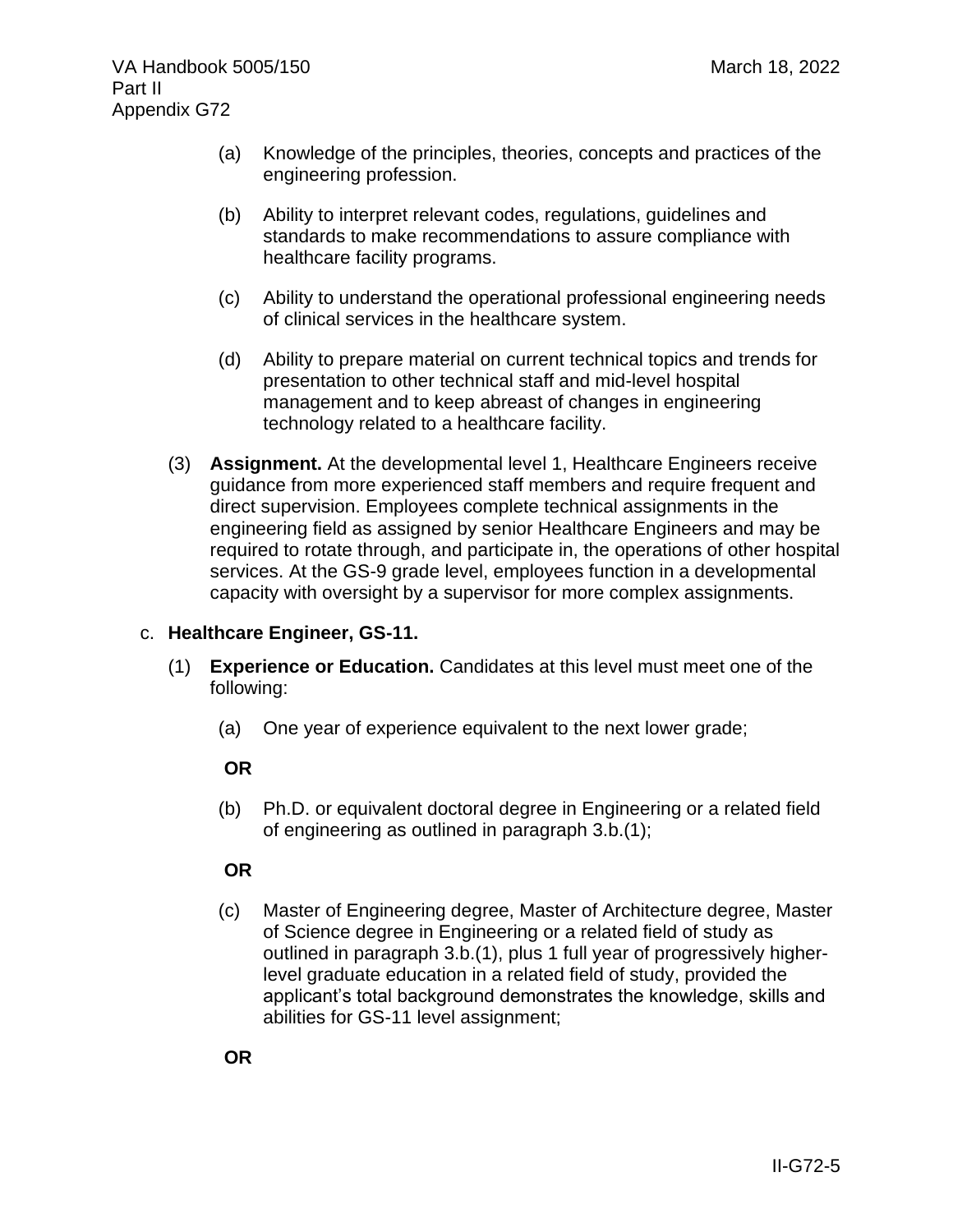- (d) Bachelor's degree as outlined in paragraph 3.b.(1) plus 3 full years of progressively higher-level graduate education in a related field of study, provided the applicant's total background demonstrates the knowledge, skills and abilities for GS-11 level assignment.
- (2) **Knowledge, Skills and Abilities (KSA).** In addition to the experience or education above, the candidate must demonstrate the following KSAs:
	- (a) Knowledge of either mechanical, electrical, structural, civil or other engineering/architectural principles, practices and their applications in the healthcare environment.
	- (b) Knowledge of basic project management principles as applied to the healthcare setting.
	- (c) Ability to apply healthcare engineering related standards, codes, policies and regulations, inclusive of, state and local codes.
	- (d) Ability to communicate effective orally and in writing with internal and external customers with tact and diplomacy.
	- (e) Ability to develop material for clinical or administrative staff that addresses the principles and application of engineering technology and/or theory used in healthcare.
	- (f) Ability to advise staff on emerging engineering technology related to a healthcare facility, while keeping abreast of changes in such technology and utilizing the information to solve healthcare facility engineering challenges.
- (3) **Assignment.** At developmental level 2, Healthcare Engineers function on a semi-independent basis with limited oversight by senior Healthcare Engineers. They conduct audits and inspections of worksites to assure compliance, prepare reports and findings, devise solutions and implement corrective actions with limited oversight. They perform project management related to the healthcare setting with limited oversight.

# d. **Healthcare Engineer, GS-12.**

- (1) **Experience.** One year of experience equivalent to the next lower grade.
- (2) **Knowledge, Skills and Abilities (KSAs).** In addition to meeting the experience requirements for this grade level, the candidate must fully demonstrate the following KSAs: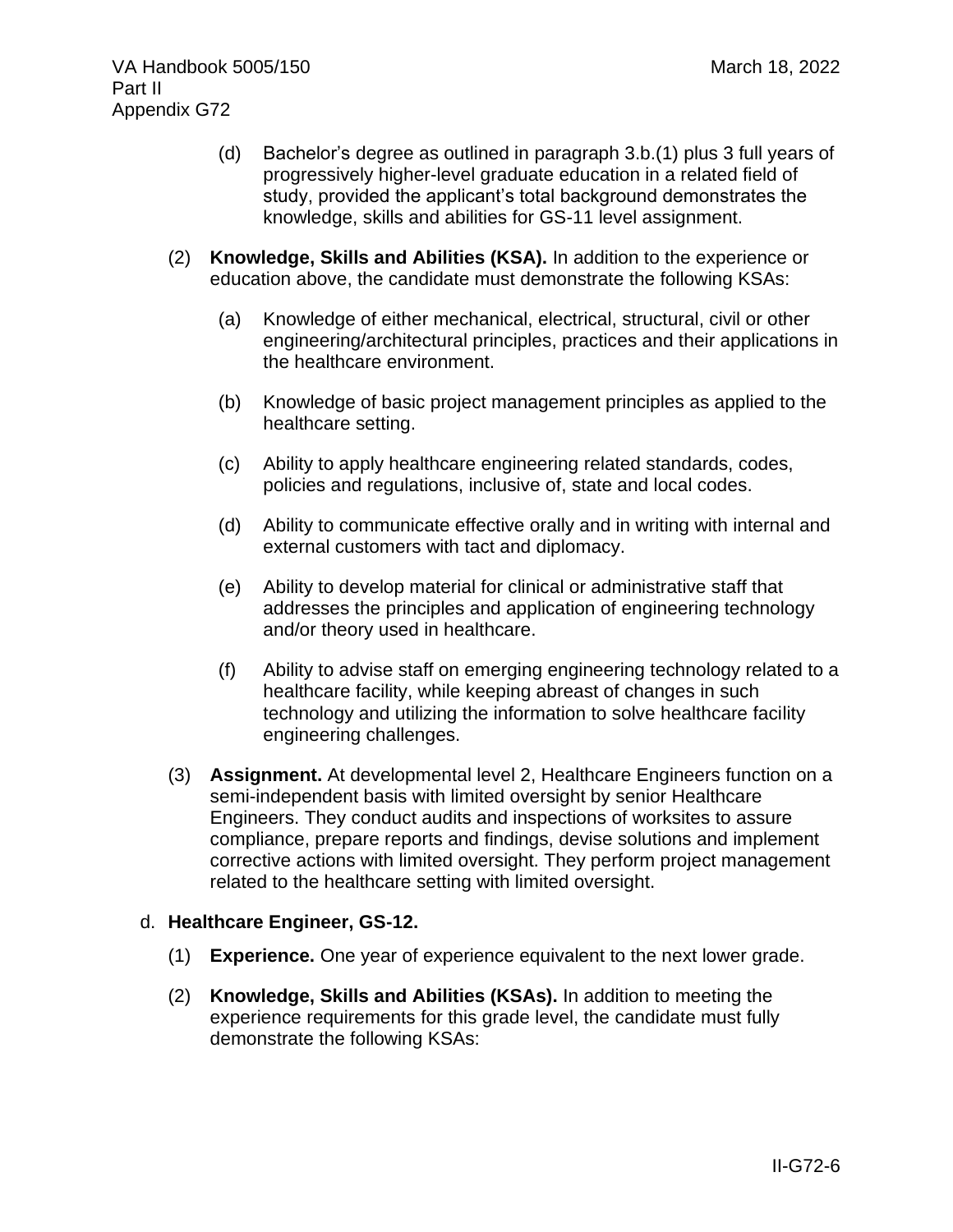- (a) Knowledge of mechanical, electrical, structural, civil and other engineering/architectural principles, practices and their applications in the healthcare environment.
- (b) Knowledge of healthcare industry standards and related regulatory agency and organization (including, but not limited to The Joint Commission (TJC), Occupational Safety and Health Administration (OSHA), National Fire Protection Agency (NFPA), etc.) regulations, requirements, guides, policies, procedures, directives, standards and general medical program requirements as they relate to healthcare engineering.
- (c) Knowledge of construction standards, methods, practices and techniques, materials and equipment to determine compliance with engineering regulations and standards.
- (d) Skill in researching and analyzing information, conditions, human factors and projections to make sound engineering and business recommendations and decisions to proactively identify problems and develop innovative solutions within the context of applicable rules, regulations and procedures.
- (e) Ability to plan and execute complex, multi-faceted projects and inspections while prioritizing resources against approved scopes of work, contract documents and budgets.
- (f) Ability to organize and lead multi-disciplinary task forces with members from different departments and divisions, as well as design and construction firms.
- (3) **Assignment.** Employees at this level serve as Healthcare Engineers at the full performance level. They work independently, under general supervision with wide latitude to exercise independent judgment. Healthcare Engineers demonstrate intimate grasp of high order healthcare engineering and capital subject matter. They serve as institutional resources for healthcare delivery processes and systems, working extensively with clinical stakeholders, acquisition staff, contractors and executive leadership by leading healthcare engineering programs, technology assessments, integration planning and implementation of both current and emerging technologies. Healthcare Engineers support the delivery of healthcare to Veterans by contributing to the education of clinical staff, planners and leadership to ensure safe and efficient healthcare delivery. Healthcare Engineers plan, execute and document highly complex, multi-faceted healthcare facility construction projects and inspections while prioritizing resources against approved scopes of work, contract documents and budgets. They identify problems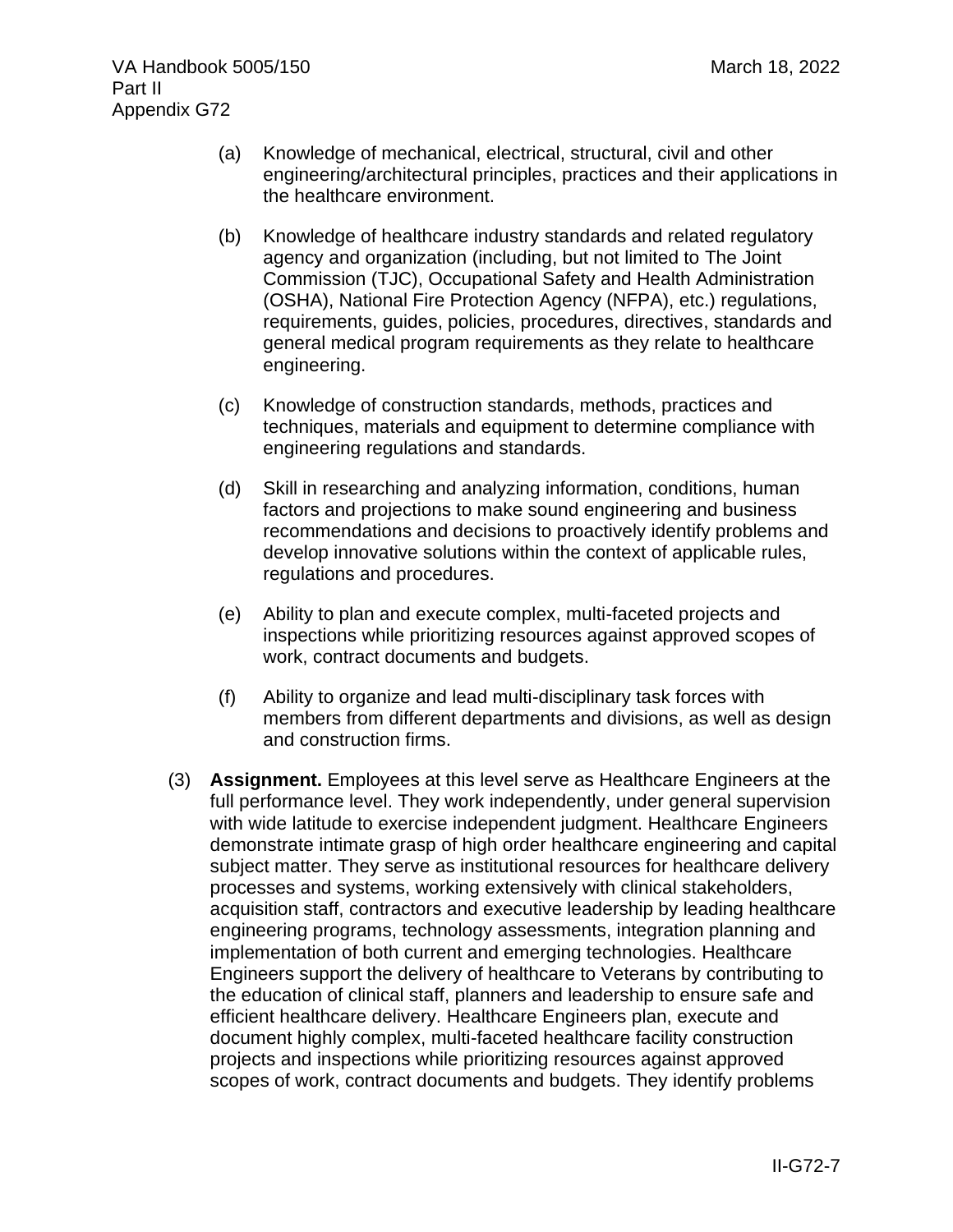and develop innovative solutions within the context of applicable rules, regulations and procedures, as it relates to the healthcare environment.

### e. **Healthcare Engineer, GS-13.**

- (1) **Experience.** One year of experience equivalent to the next lower grade.
- (2) **Knowledge, Skills and Abilities (KSAs).** In addition to meeting the experience requirements for this grade level, the candidate must fully demonstrate the following KSAs:
	- (a) Knowledge of current and evolving concepts and principles of general engineering to resolve novel or obscure problems; extend and modify techniques; develop new approaches that guide other engineers who solve a variety of technical problems; and/or apply new, innovative or experimental advanced engineering theories, developments or practices.
	- (b) Skill in construction, capital planning and multiple healthcare system portfolio management inclusive of budget development and tracking.
	- (c) Skill to collaborate with persons having diverse viewpoints, goals or objectives to achieve a common understanding of the problem and a satisfactory solution by justifying, defending, negotiating or settling controversial and far-reaching matters through active participation in conferences, meetings or presentations.
	- (d) Ability to interpret broad guidelines and exercise considerable judgment and ingenuity in interpreting and adapting existing guides, developing new and improved hypotheses, concepts or approaches to previously tested or reported and/or in developing new policies that advance the organization.
	- (e) Ability to coordinate and interact with regional facilities, national and corresponding staff for the implementation and coordination of policies and program plans to apply prioritization methodologies that align facilities' capital asset requests and develop infrastructure options that result in the efficacious use of regional level capital strategic plans.
	- (f) Ability to adapt and apply trends in healthcare delivery systems that impact long-term capital assets (such as aging equipment and physical plants) for regionally integrated healthcare systems.
	- (g) Ability to consult and collaborate with all organizational levels in a national healthcare organization, outside organizations and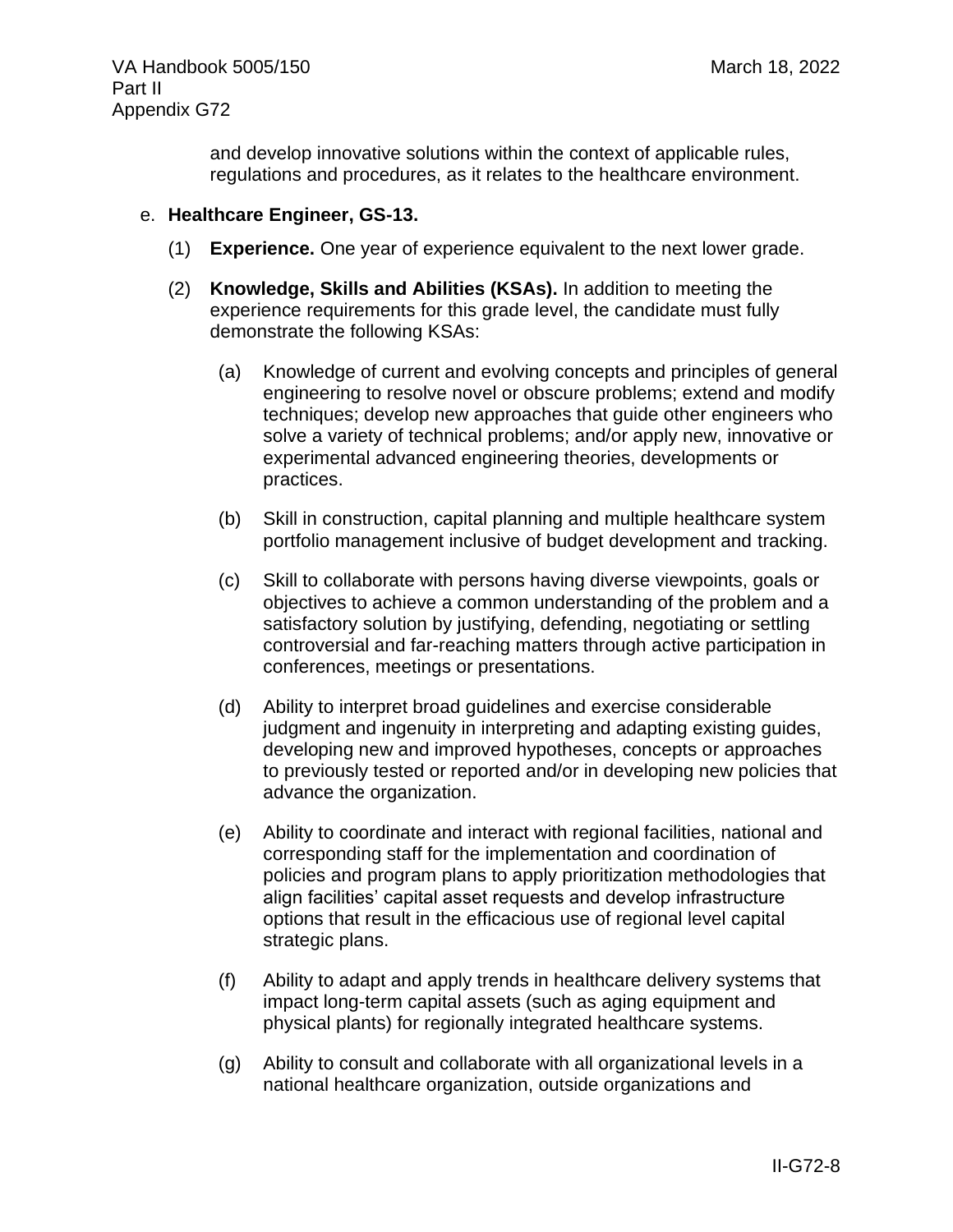businesses regarding both strategic and financial activities of a regional healthcare organization.

- (h) Ability to implement and/or sustain a capital asset and construction program that meets healthcare facility related standards, codes, policies and regulations inclusive of state and local codes.
- (3) **Assignment.** For all assignments above the journey level, the higher-level duties must consist of significant scope, complexity (difficulty), range of variety and be performed by the incumbent at least 25% of the time. At this level, employees are non-supervisory and are typically found at the Veterans Integrated Service Networks (VISN) or national program office level, however, employees may be located at the facility level with VISN or national assignments. Healthcare Engineers are the project managers for all VISN or some national level operations, accreditation, construction (major, minor and nonrecurring maintenance) and capital planning activities. At this level, Healthcare Engineers are advanced engineers overseeing engineering and project design programs for several VA Medical Centers (VAMCs) and Community Based Outpatient Clinics (CBOCs). They implement value engineering theories and principles and assure the most economical methods of construction or construction materials are utilized and achieve cost efficiency for the Federal Government. They coordinate VISN capital investment project submissions and provide guidance on investment categories, strategies, financial planning and budgeting. Healthcare Engineers evaluate and establish VISN-wide cost estimating strategy. They assist facility management when developing strategies to address the correction of space, functional and operational deficiencies and provide guidance, direction and policy interpretation on sensitive and complex issues in support of the acquisition and administration of all construction projects and capital planning.

### f. **Supervisory Healthcare Engineer, GS-13.**

- (1) **Experience.** One year of experience equivalent to the next lower grade.
- (2) **Knowledge, Skills and Abilities (KSAs).** In addition to meeting the experience requirements for this grade level, the candidate must fully demonstrate the following KSAs:
	- (a) Knowledge of data analysis techniques related to managing workload, quality, performance and productivity within the area of responsibility.
	- (b) Knowledge related to the management of overall department resources, (i.e., finances space, equipment, supplies, schedules and staffing) at the local level.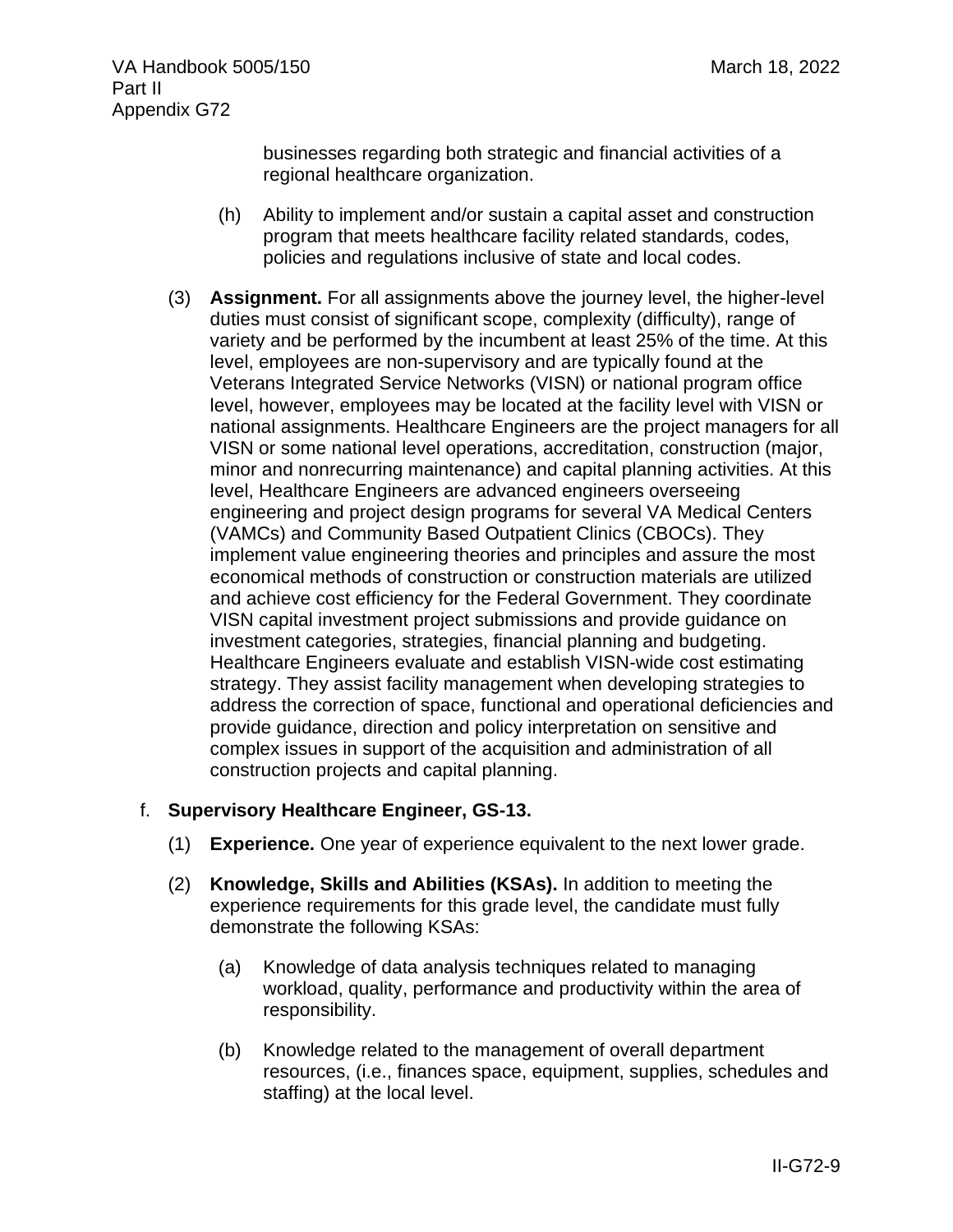- (c) Knowledge of the full range of supervisory duties, which include responsibility for assignment of work, performance evaluations, selection of staff, training and development, recommendation of awards, advancements and disciplinary actions.
- (d) Skill in using effective communication in managing interpersonal relationships, leading and dealing with employees, team leaders, labor representatives and managers.
- (e) Ability to balance multiple responsibilities, set priorities, delegate tasks, meet multiple deadlines, analyze organizational problems and develop and implement effective solutions that result in efficient operations.
- (f) Ability to draft and/or recommend local policies and/or directives related to healthcare engineering management.
- (g) Ability to recognize and assess evolving scenarios, utilizing initiative, self-direction and assigned resources to affect resolutions.
- (3) **Assignment.** For all supervisory assignments above the full performance level, the higher-level duties must consist of significant scope, complexity, difficulty, range of variety and be performed by the incumbent as a major duty at least 25% of the time. The incumbent must supervise staff for at least 25% of the time, administratively and technically at the full performance grade level or below. At this level, Supervisory Healthcare Engineers are assigned at the facility level, supervising professional engineers and other support positions at GS-13 equivalent and below. Supervisory Healthcare Engineers exercise the full range of supervisory responsibility to include development of performance standards and performance evaluations; recommendations for appointment, awards, advancements, and when appropriate, disciplinary actions; and identification of continuing training needs, etc. They provide complex professional engineering advice to peers, subordinates and/or non-professional administrators**/**managers. They review or direct the review of technical plans, specifications and analyses of design as submitted by subordinates. Supervisory Healthcare Engineers provide professional advice to improve such plans, specifications and analyses. They direct necessary changes and furnish assistance as required. They advise subordinate personnel on methods and procedures to be used in special studies on highly complex projects. Supervisory Healthcare Engineers oversee subordinate professionals' work. They are the technical authority, providing expert advice pertaining to the maintenance of facilities, structures or landscapes that may involve large geographic regions. Supervisory Healthcare Engineers review subordinates' activity plans, specifications and cost estimates for technical adequacy and feasibility. They oversee maintenance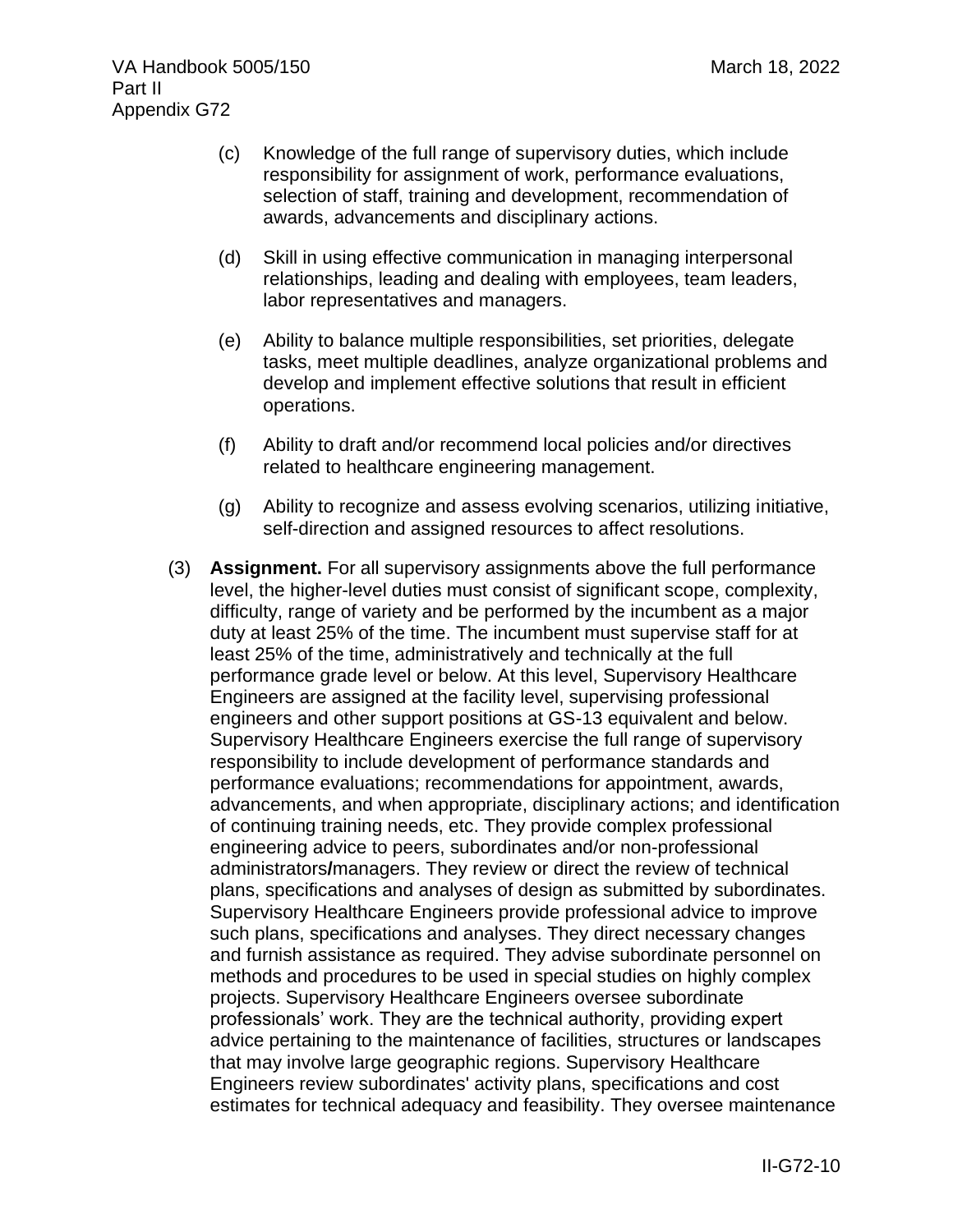standards for advanced equipment or systems technology. Supervisory Healthcare Engineers provide for the budgeting and financial management for engineering. They supervise a staff to accomplish the construction work and maintenance of the organization.

### g. **Supervisory Healthcare Engineer (Deputy), GS-13.**

- (1) **Experience.** One year of experience equivalent to the next lower grade.
- (2) **Knowledge, Skills and Abilities (KSAs).** In addition to meeting the experience requirements for this grade level, the candidate must fully demonstrate the following KSAs:
	- (a) Knowledge of the management of overall healthcare system resources, (i.e., finances, space, equipment, supplies, schedules and staffing).
	- (b) Knowledge of mechanical, electrical, structural, civil and other engineering/architectural principles, practices and their applications as related to healthcare facilities.
	- (c) Skill in using effective communication in managing interpersonal relationships with internal and external customers, stakeholders, executive leadership, labor representatives and managers.
	- (d) Skill in balancing priorities, delegating tasks and meeting multiple competing deadlines.
	- (e) Skill in interpreting broad or general national policies and guidelines and adapting/applying them to specific compliant programs at the local healthcare system.
	- (f) Skill in recognizing and assessing evolving scenarios, utilizing initiative, self-direction and assigned resources to affect resolutions.
	- (g) Ability to analyze complex organizational problems and develop and implement effective solutions that result in efficient operations.
	- (h) Ability to anticipate, develop and implement strategies in meeting the healthcare system's short term and long-term strategic goals in a highly fluid environment.
	- (i) Ability to ensure compliance with healthcare industry standards and regulatory agency and organization (including but not limited to TJC, OSHA, NFPA, etc.), regulations, requirements, guides, policies, procedures, directives and general medical program requirements as they relate to healthcare engineering.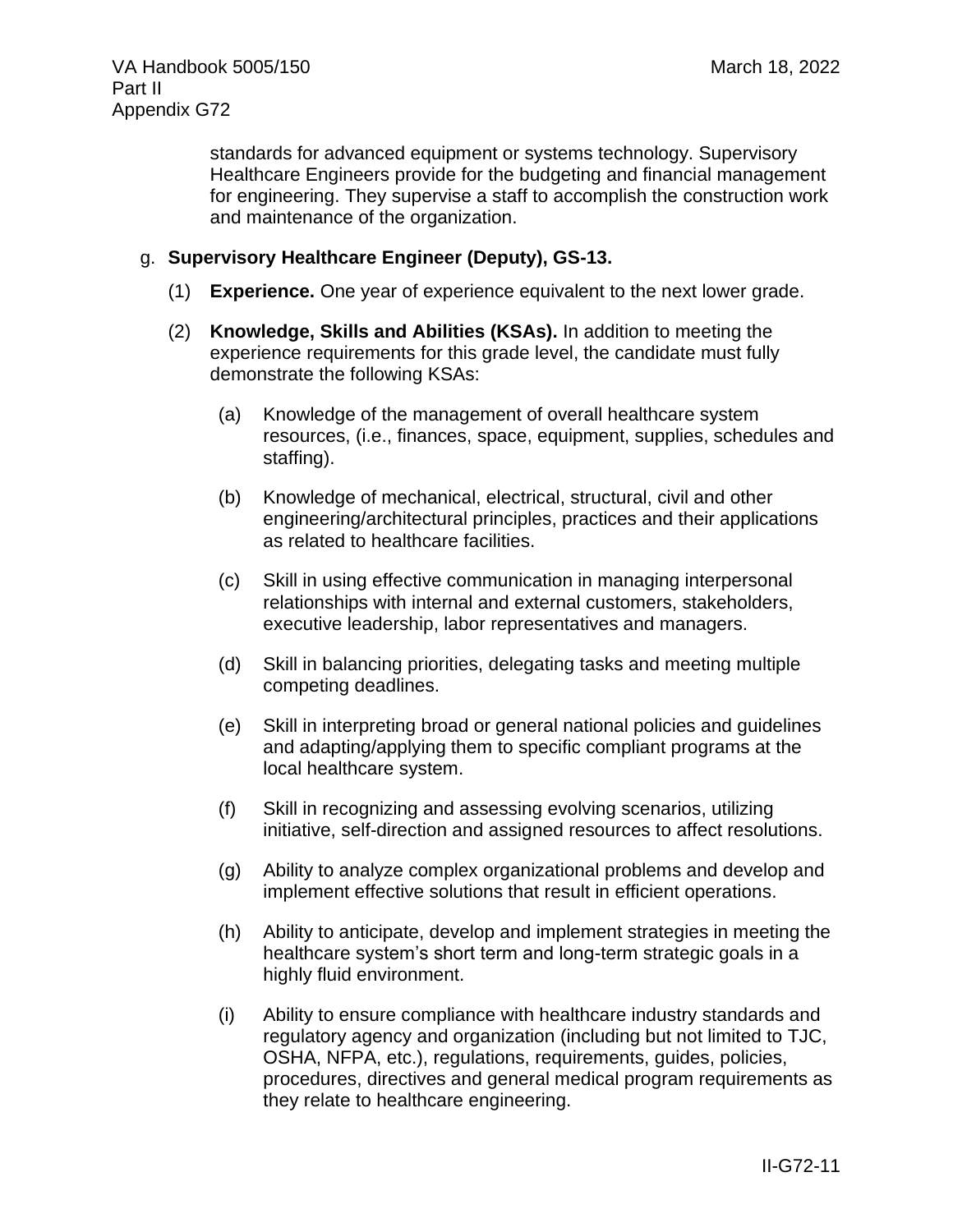- (j) Ability to interview candidates for positions, recommend appointments, advancements, or when appropriate, disciplinary actions; evaluate performance and identify continuing education and training needs.
- (3) **Assignment.** For all supervisory assignments above the full performance level, the higher-level duties must consist of significant scope, complexity, difficulty, range of variety and be performed by the incumbent as a major duty at least 25% of the time. The incumbent must supervise staff for at least 25% of the time, administratively and technically at the full performance grade level or below. This Supervisory Healthcare Engineer, GS-13, position is the deputy to the Supervisory Healthcare Engineer, GS-14, who supervises professional engineers and other support staff. They supervise the engineering service to accomplish the operations of the service. The deputy, as an assistant chief, in this position exercises the full range of supervisory responsibility to include but not limited to development of performance standards and performance evaluations, recommendations for appointment, awards, advancements, and when appropriate, disciplinary actions and identification of continuing training needs. The deputy provides a safe, reliable and precisely controlled operating environment for direct patient care. They are experts in the design, sustainment and improvement of the medical care environment, including all hospital building features, automated building management and environmental control systems, critical utility systems and medical equipment technology. They work under the authority and direction of the Supervisory Healthcare Engineer, GS-14, and may collaborate directly with executive leadership, medical staff, nursing staff and other clinical personnel regarding the design and operation of the environment for medical care. They manage the healthcare system's capital assets program and construction projects. They educate and advise clinical staff on the safe use of critical building features, utility systems and fire prevention systems as they relate to the environment of care. They educate and advise clinical staff on medical equipment technology including selection, operation, safety and security. Deputies/Assistant Chiefs ensure the healthcare system complies with a multitude of VA established or adopted standards, codes, accreditation and regulatory requirements including, but not limited to, those issued by TJC, OSHA and Environmental Protection Agency (EPA). In summary, they apply engineering concepts and methodologies to enhance the delivery of healthcare by providing a technologically advanced, safe and reliable healthcare environment. They coordinate the operational planning, organizing, directing, evaluating and management process for service line programs, which may include setting qualitative and quantitative standards. They may develop and provide the Executive Leadership Team and the clinical staff information on the methods, techniques and procedures necessary to integrate engineering, maintenance, biomedical, capital management and other engineering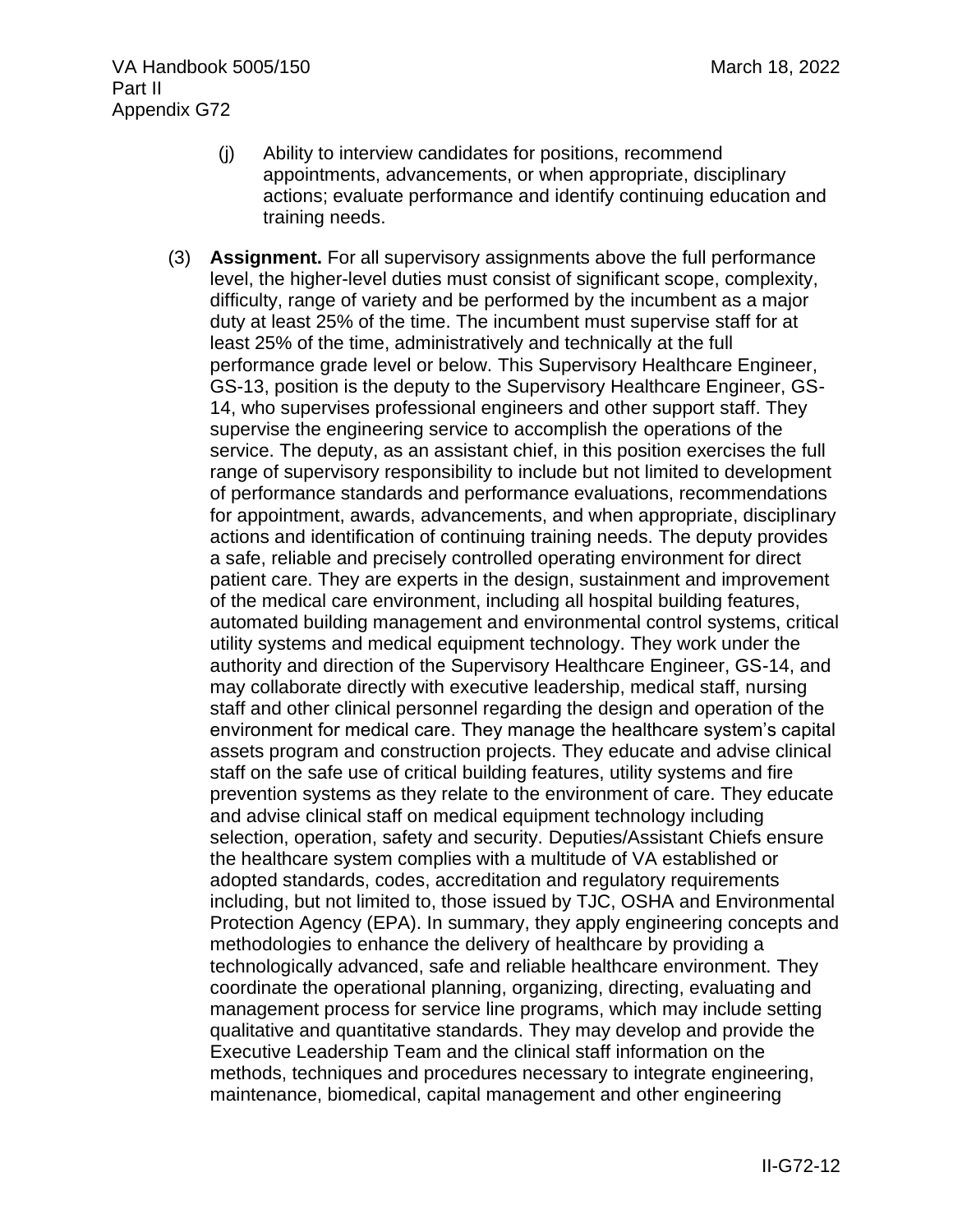programs into the mission of the medical center. They assist the Supervisory Healthcare Engineer, GS-14, with oversight of the TJC, Environment of Care Programs for Utility Systems Management, Safety, Life Safety and Medical Equipment Management for both their assigned medical center and all CBOCs.

### h. **Healthcare Engineer, GS-14.**

- (1) **Experience.** One year of experience equivalent to the next lower grade.
- (2) **Knowledge, Skills and Abilities (KSAs).** In addition to meeting the experience requirements for this grade level, the candidate must fully demonstrate the following KSAs:
	- (a) Knowledge of current and evolving concepts and principles of general engineering to resolve novel or obscure problems; extend and modify techniques; develop new approaches that guide other engineers who solve a variety of technical problems; and/or apply new, innovative or experimental advanced engineering theories, developments or practices to problems or studies not susceptible to treatment by acceptable methods.
	- (b) Skill in construction, capital planning and multiple healthcare system portfolio management, inclusive of budget development and tracking.
	- (c) Skill in collaborating with persons having diverse viewpoints, goals or objectives to achieve a common understanding of the problem and a satisfactory solution of sometimes controversial and far-reaching matters through active participation in conferences, meetings or presentations.
	- (d) Ability to interpret broad guidelines and exercise considerable judgment and ingenuity in interpreting and adapting existing guides; in developing new and improved hypotheses, concepts or approaches not previously tested or reported; and/or in developing new policies that advance the organization.
	- (e) Ability to coordinate and interact with regional facilities, national and Department-level staff for the implementation and coordination of policies and program plans to apply prioritization methodologies that align facilities' capital asset requests and develop infrastructure options that result in the efficacious use of a regional healthcare organization capital strategic plan.
	- (f) Ability to adapt and apply trends in healthcare delivery systems that impact long-term capital assets (such as aging equipment and physical plants) for regionally integrated healthcare systems.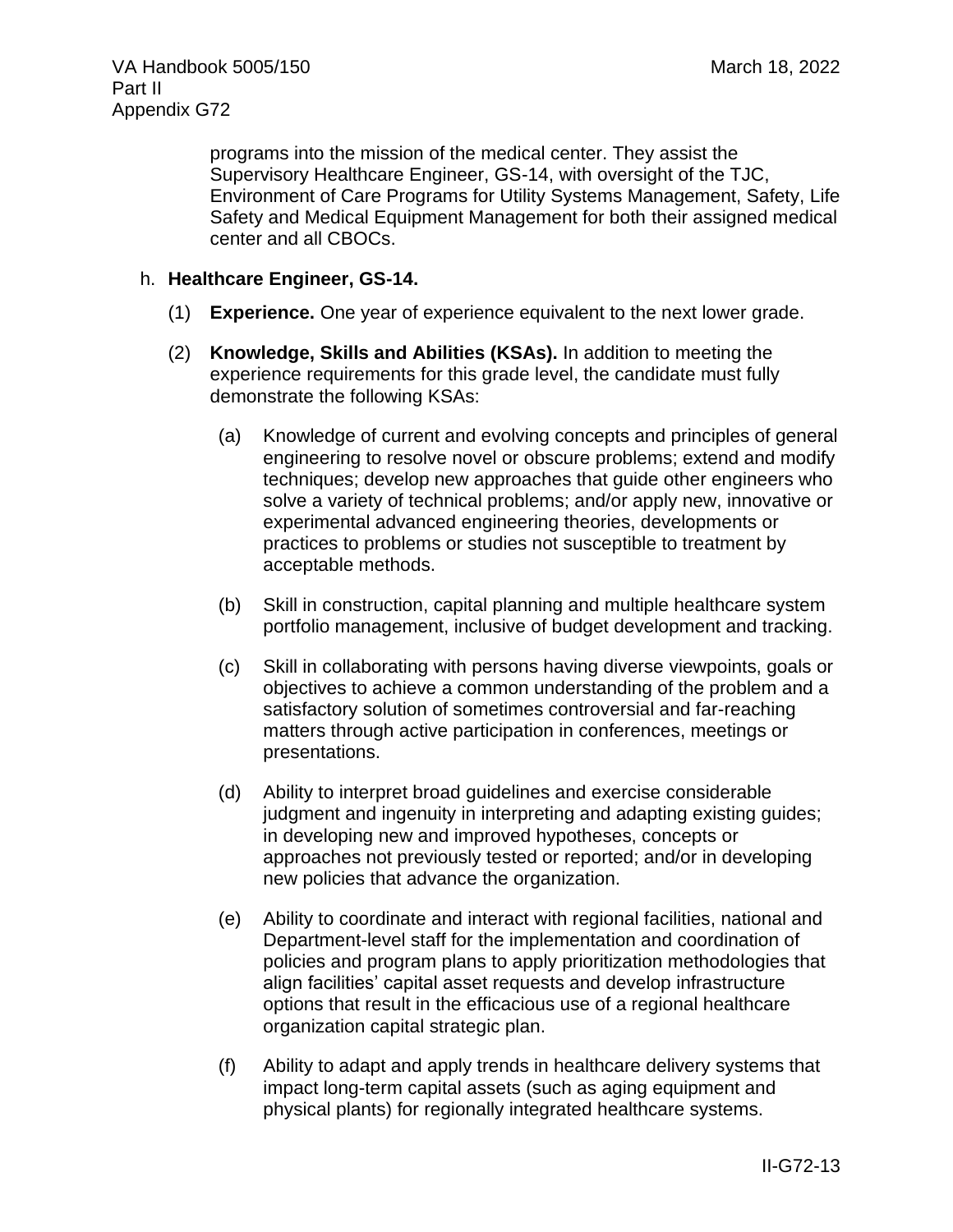- (g) Ability to consult and collaborate with all organizational levels in a national healthcare organization, outside organizations and businesses regarding both strategic and financial activities of a regional healthcare organization.
- (3) **Assignment.** For all assignments above the journey level, the higher-level duties must consist of significant scope, complexity (difficulty), range of variety and be performed by the incumbent at least 25% of the time. This position serves as the national or VISN engineer for all activities related to engineering operations, compliance and/or construction and leases (major, minor, clinical specific initiative-inclusive of high-tech, high-cost medical equipment installations and nonrecurring maintenance) and capital planning to include budget approval, funding allocation and activation. Healthcare Engineers oversee project design programs for all VAMCs and CBOCs by reviewing, evaluating and coordinating planning data such as projected space requirements and strategic, operational, program and design requirements. They coordinate national or VISN capital investment submissions and provide guidance on investment categories, strategies, financial planning and budgeting. Healthcare Engineers provide technical expertise on capital asset proposals and develop guidelines and data tools in completing the application, Cost-Effectiveness Analysis, Earned Value Analysis, Alternatives Analysis and Risk Analysis.
	- (a) Healthcare Engineers oversee project progress reviews and overall project performance levels to identify slippage, cost overruns and other issues, and provide direction and lead a collaborative approach with facility engineering and contracting (and when warranted, VACOlevel program managers) to bring about solutions to issues impacting project performance. They manage and track funding of national or VISN approved capital programs and assist VAMC facility management in developing strategies to address the correction of space, functional and operational deficiencies to include lead for VISN-wide space and functional surveys, updates and maintenance of the Facility Conditional Assessment and other capital performance management requirements and databases. They provide guidance, direction and policy interpretation on sensitive and complex issues in support of the acquisition and administration of all construction projects and capital planning. Healthcare Engineers ensure compliance with VHA capital related policies, procedures and program design criteria.
	- (b) Healthcare Engineers provide a system of communication and training for facility-level engineering staff on a wide variety of infrastructure and compliance related issues both in terms of capital and project planning and facility operations. They review, evaluate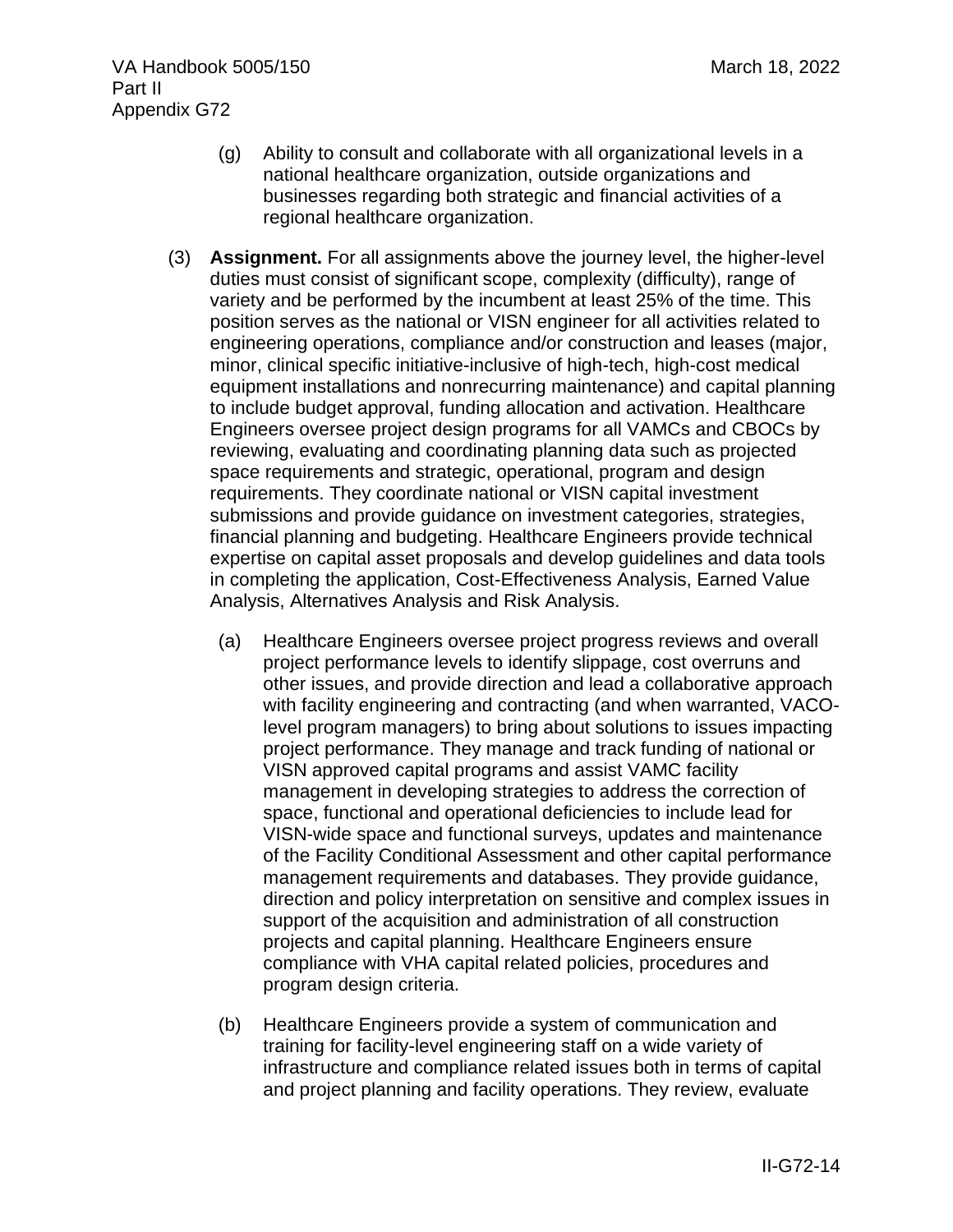VA Handbook 5005/150 March 18, 2022 Part II Appendix G72

> and provide professional oversight to VISN/VAMC Environment of Care Programs to ensure compliance with VHA Directives, accreditation standards, national codes and other regulatory requirements. They brief network and VHA leadership on Environment of Care and healthcare engineering programs and develop strategies to address gaps and opportunities for improvement. Healthcare Engineers formulate and establish policies for national or VISN-wide energy conservation initiatives relating to utility system energy operation/performance and operational and maintenance procedures with the objective of meeting VA and VISN energy conservation goals. They are required to monitor progress and report to VISN and VHA management on a recurring basis.

(c) Healthcare Engineers ensure value engineering theories and principles are implemented to assure the most economical methods of operations and construction or construction materials are utilized and to achieve cost efficiency for the Federal Government. They evaluate and establish a national or VISN-wide cost estimating strategy. They are responsible for identifying, developing, evaluating and implementing business opportunities for VISN-wide operational efficiencies and quality enhancements.

#### i. **Supervisory Healthcare Engineer, GS-14.**

- (1) **Experience.** One year of experience equivalent to the next lower grade.
- (2) **Knowledge, Skills and Abilities (KSAs).** In addition to meeting the experience requirements for this grade level, the candidate must fully demonstrate the following KSAs:
	- (a) Knowledge of mechanical, electrical, structural, civil and other engineering/architectural principles, practices and their applications as related to healthcare facilities.
	- (b) Knowledge related to the management of overall healthcare system resources, (i.e., finances, space, equipment, supplies, schedules and staffing).
	- (c) Skill in using effective communication in managing interpersonal relationships with internal and external customers, stakeholders, executive leadership, labor representatives and managers.
	- (d) Skill in balancing multiple responsibilities, setting priorities, delegating tasks and projects, meeting multiple deadlines, analyzing complex organizational problems and developing and implementing effective solutions that result in efficient operations.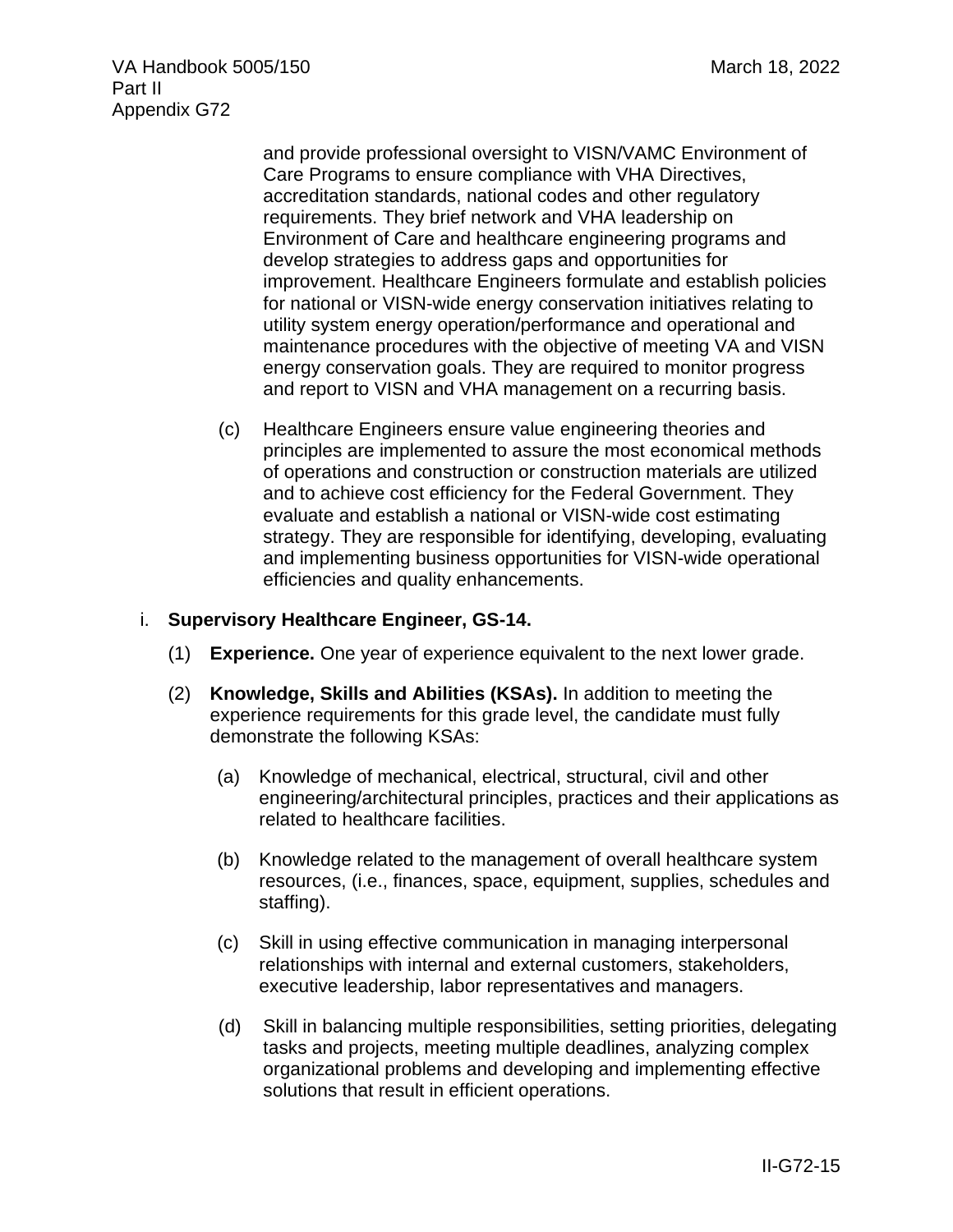- (e) Skill in applying considerable independent judgment to interpret broad or general national policies and guidelines and adapt/apply them to specific compliant programs at the local healthcare system.
- (f) Skill in recognizing and assessing evolving scenarios, utilizing initiative, and self-directing and assigning resources to affect resolutions.
- (g) Skill in complying with national internal and outside regulatory agency and organization (including, but not limited to TJC, OSHA, NFPA, etc.) regulations, requirements, guides, policies, procedures, directives, standards and general medical program requirements as they relate to healthcare engineering.
- (h) Ability to anticipate, develop and implement strategies in meeting the healthcare system's short-term and long-term strategic goals in a highly fluid environment.
- (i) Ability to interview candidates for positions, recommend appointments, advancements, or when appropriate, disciplinary actions; evaluate performance and identify continuing education and training needs.
- (3) **Assignment.** For all supervisory assignments above the full performance level, the higher-level duties must consist of significant scope, complexity, difficulty, range of variety and be performed by the incumbent as a major duty at least 25% of the time. The incumbent must supervise staff for at least 25% of the time, administratively and technically at the full performance grade level or below. This Supervisory Healthcare Engineer, GS-14 position is the Chief Engineer. Chief Engineers supervise engineering service, including subordinate the Supervisory Healthcare Engineer(s) at the GS-13 level, to ensure compliance with VA, TJC and a variety of other prevailing codes and standards. In addition to Chief Engineers' integral role in providing capability and capacity for the primary medical mission, they ensure the availability of facilities for complex medical research and participate in community partnerships and supports Department of Defense contingency planning. Chief Engineers supervise the engineering staff to accomplish the operations of the service. As Chief Engineers, they exercise the full range of supervisory responsibility to include but not limited to development of performance standards and performance evaluations; recommendations for appointment, awards, advancements, and when appropriate, disciplinary actions and identification of continuing training needs.
	- (a) Chief Engineers provide for a safe, reliable and precisely controlled operating environment for direct patient care. Chief Engineers serve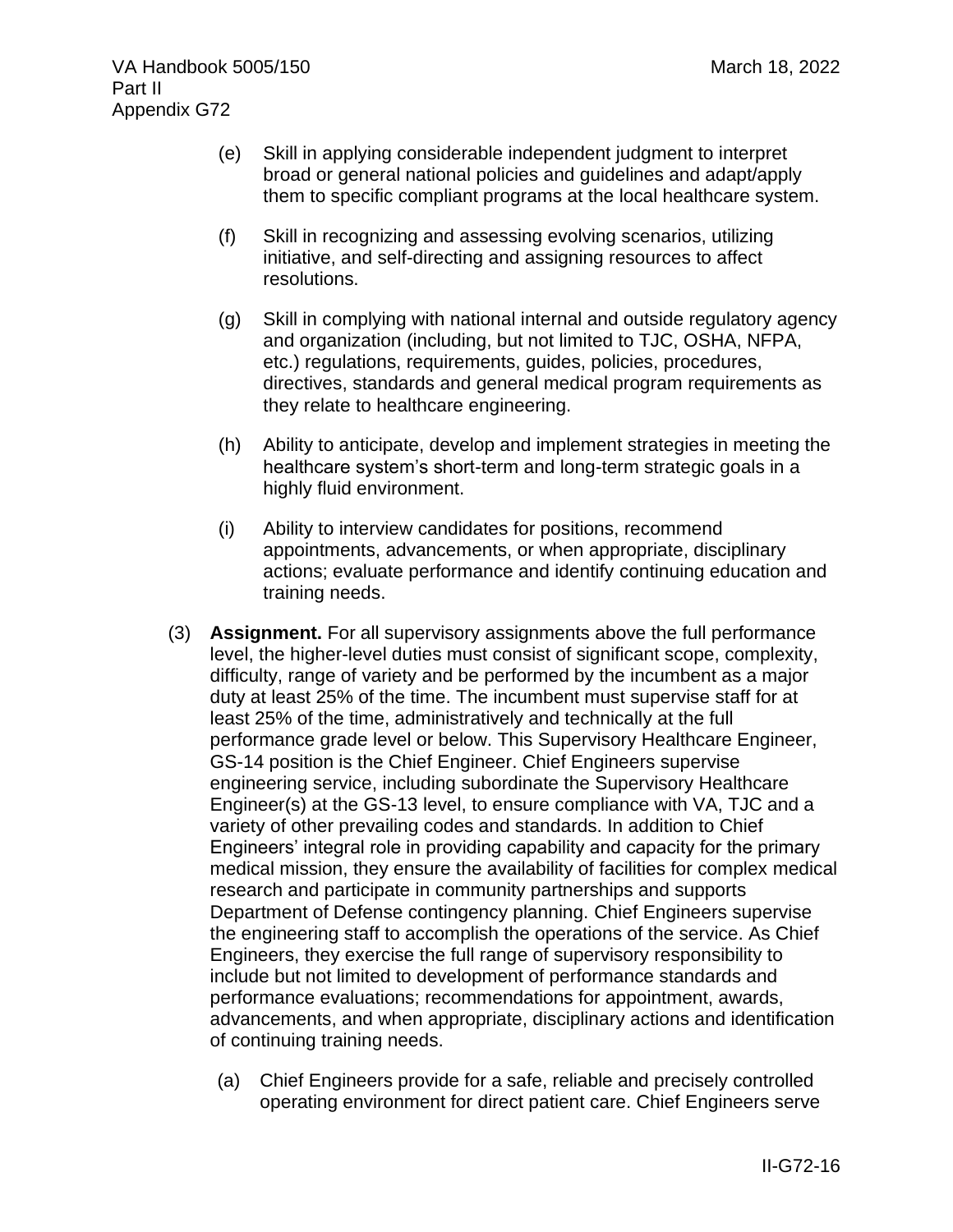as experts in the design, sustainment and improvement of the medical care environment, including all hospital building features, automated building management and environmental control systems, critical utility systems and medical equipment technology. They collaborate directly with executive leadership, medical staff, nursing staff and other clinical personnel regarding the design and operation of the environment for medical care. They manage capital asset programs and construction projects.

- (b) Chief Engineers educate and advise clinical staff on the safe use of critical building features, utility systems and fire prevention systems as they relate to the environment of care. They educate and advise clinical staff on medical equipment technology including selection, operation, safety and security. They ensure the healthcare system complies with a multitude of accreditation and regulatory requirements including, but not limited to, those issued by TJC, OSHA and EPA.
- (c) Chief Engineers apply engineering concepts and methodologies to enhance the delivery of healthcare by providing a technologically advanced, safe and reliable healthcare environment. They are responsible for the planning, organizing, directing, evaluating and management process for service line programs, which include setting qualitative and quantitative standards. They develop and provide the Executive Leadership Team and the clinical staff information on the methods, techniques and procedures necessary to integrate the engineering, maintenance, biomedical, capital management and other engineering programs into the mission of the medical center. They oversee the TJC, Environment of Care Programs for Utility Systems Management, Safety, Life Safety and Medical Equipment Management for both the assigned medical center and all CBOCs.

### j. **Healthcare Engineer (National Program Coordinator), GS-15.**

- (1) **Experience.** One year of experience equivalent to the next lower grade.
- (2) **Knowledge, Skills and Abilities (KSAs).** In addition to meeting the experience requirements for this grade level, the candidate must fully demonstrate the following KSAs:
	- (a) Knowledge related to the management of healthcare system resources, (i.e., finances, space, equipment, supplies, schedules and staffing) across a national portfolio of interrelated healthcare facilities that vary in size and complexity.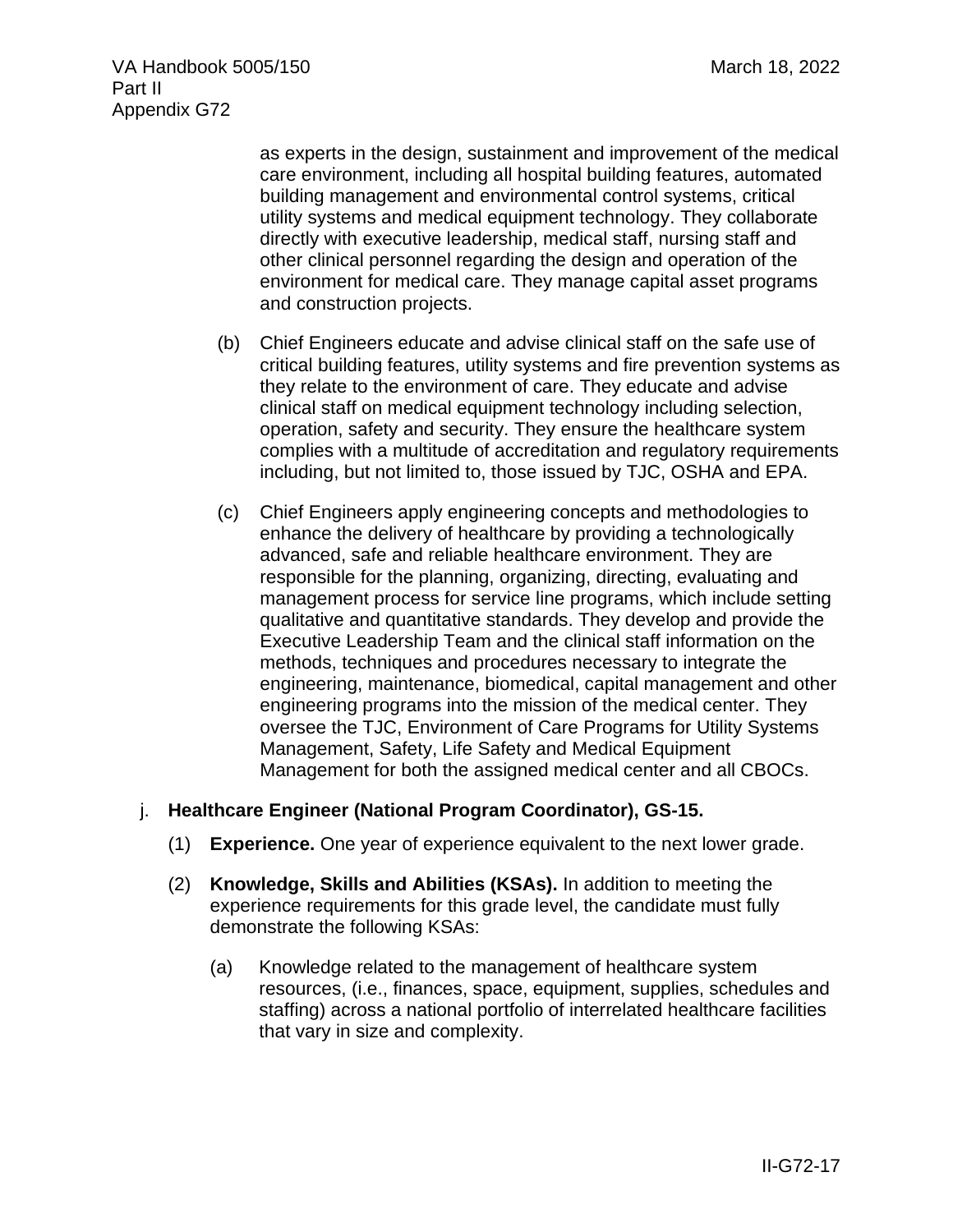- (b) Knowledge of mechanical, electrical, structural, civil and other engineering/architectural principles, practices and their applications as related to healthcare facilities.
- (c) Knowledge of a range of specialized areas in general engineering sufficient to originate concepts and effect new developments applicable to emerging functions of a national magnitude and with long-term purposes.
- (d) Skill in using effective communication in managing interpersonal relationships with internal and external customers, stakeholders, executive leadership, labor representatives and managers.
- (e) Ability to balance multiple responsibilities, set priorities, delegate tasks and projects, meet multiple deadlines, analyze complex organizational problems and develop and implement effective solutions that result in efficient operations across a national healthcare system.
- (f) Ability to anticipate, develop and implement strategies in meeting national healthcare system's short term and long-term strategic goals in a highly fluid environment.
- (g) Ability to develop national policy and adapt/apply across the national healthcare system.
- (h) Ability to recognize and assess evolving scenarios, utilizing initiative, self-direction and assigned resources to affect resolutions.
- (3) **Assignment.** For all assignments above the full performance level, the higher-level duties must consist of significant scope, complexity (difficulty) and range of variety and be performed by the incumbent at least 25% of the time. The Healthcare Engineers (National Program Coordinators), GS-15, serve as a National Program Coordinator, Program Director or Senior Program Manager within the VHA Healthcare Environment and Facilities Program (HEFP) Office. These Healthcare Engineers (National Program Coordinators) have programmatic responsibility (oversight, review, budget, planning, policy, guidance, compliance, etc.) over all facility healthcare engineering programs nationally. Healthcare Engineers (National Program Coordinators) are recognized authorities in the analysis of national or regional program related issues and are delegated program level authority on overall project priorities and authority to plan, schedule and manage major projects/studies. Results of work are considered authoritative and are normally accepted without change. They use judgment and ingenuity and exercise broad latitude to determine intent of guidelines; and develop policy/guidance and formulate interpretations which take the form of policy statements and guidance.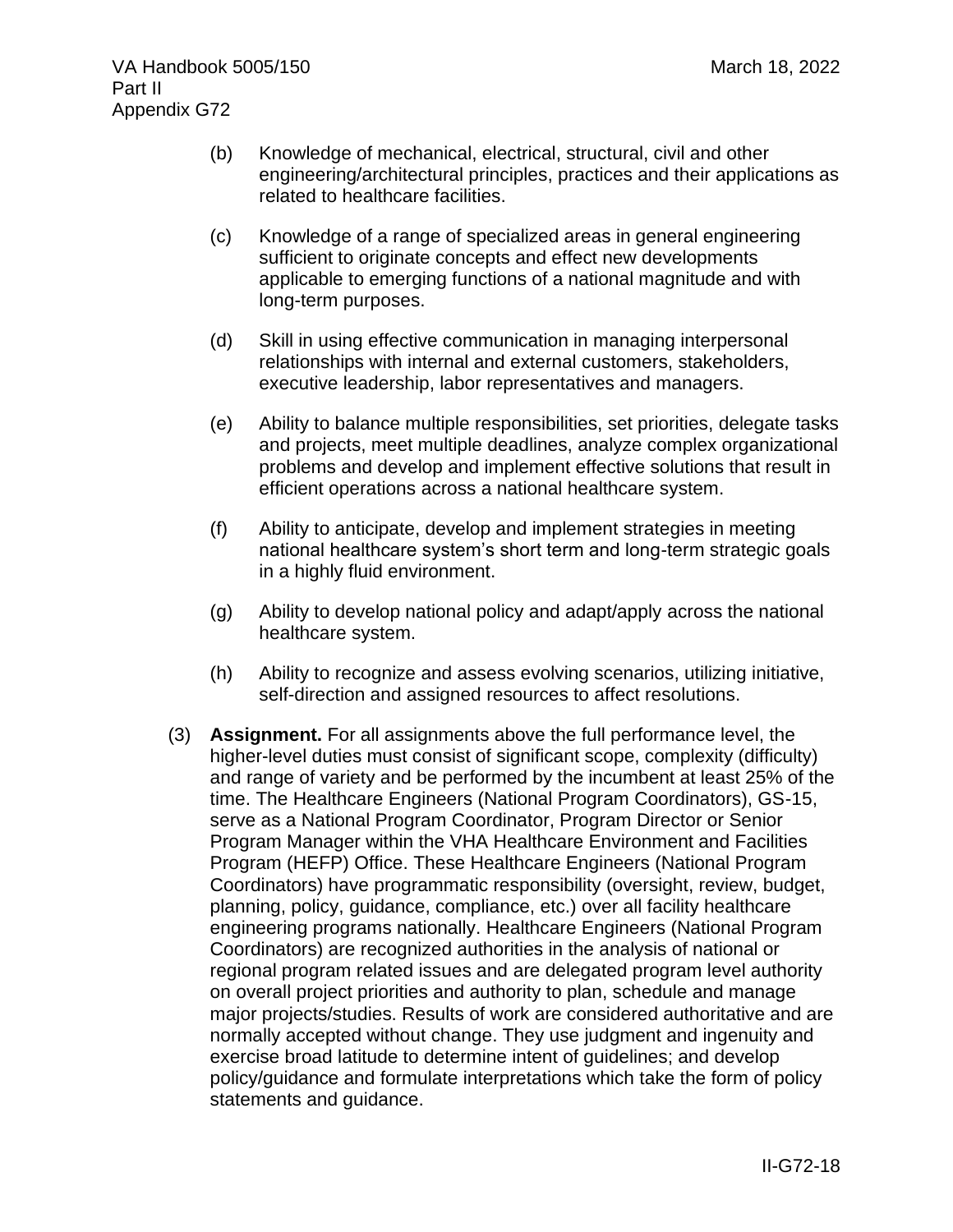- (a) Healthcare Engineers (National Program Coordinators) generate new concepts and methodologies; plan and direct financial or budgeting systems for broad, emerging or similarly critical large-scale department/agency-wide programs of national or international scope where no precedents exist; and establish education/training in concepts and theories of the occupation gained only through completion of a specified curriculum at a recognized college or university (positive education requirement).
- (b) Healthcare Engineers (National Program Coordinators) plan, organize and carry through to completion analytical studies involving or supporting key agency healthcare programs. Studies are of such breadth they require input and assistance from other analysts and subject matter expert specialists in the field appropriate to the subject of study. Programs of study may be cross-functional and strongly influence multiple national healthcare programs within VA and/or other federal agencies, standards organizations and national code authorities.
- (c) Healthcare Engineers (National Program Coordinators) manage VHA's Healthcare Engineering program or its significant segment of the broad scoped national program, which supports and directly affects the multi-billion-dollar operation and investments of the administration's healthcare and non-healthcare facilities. Decisions and actions made by Healthcare Engineers (National Program Coordinators) influence and guide industry policies and practices. They serve as policy and technical experts not only within VHA and VA but also educate and advise other governmental agencies (OGAs), industry, professional societies and other national organizations in enhancing the accomplishment of VHA and community healthcare missions. They counsel and advise senior and executive leadership on policies, healthcare facility operations, emerging/available technologies, programmatic impacts (initiatives, regulatory and statutory) and management of human capital (professional engineering and trades and crafts).
- (d) Healthcare Engineers (National Program Coordinators) are a recognized authority in the analysis of national or regional program related issues and are delegated program level authority on overall project priorities and authority to plan, schedule and manage major projects/studies.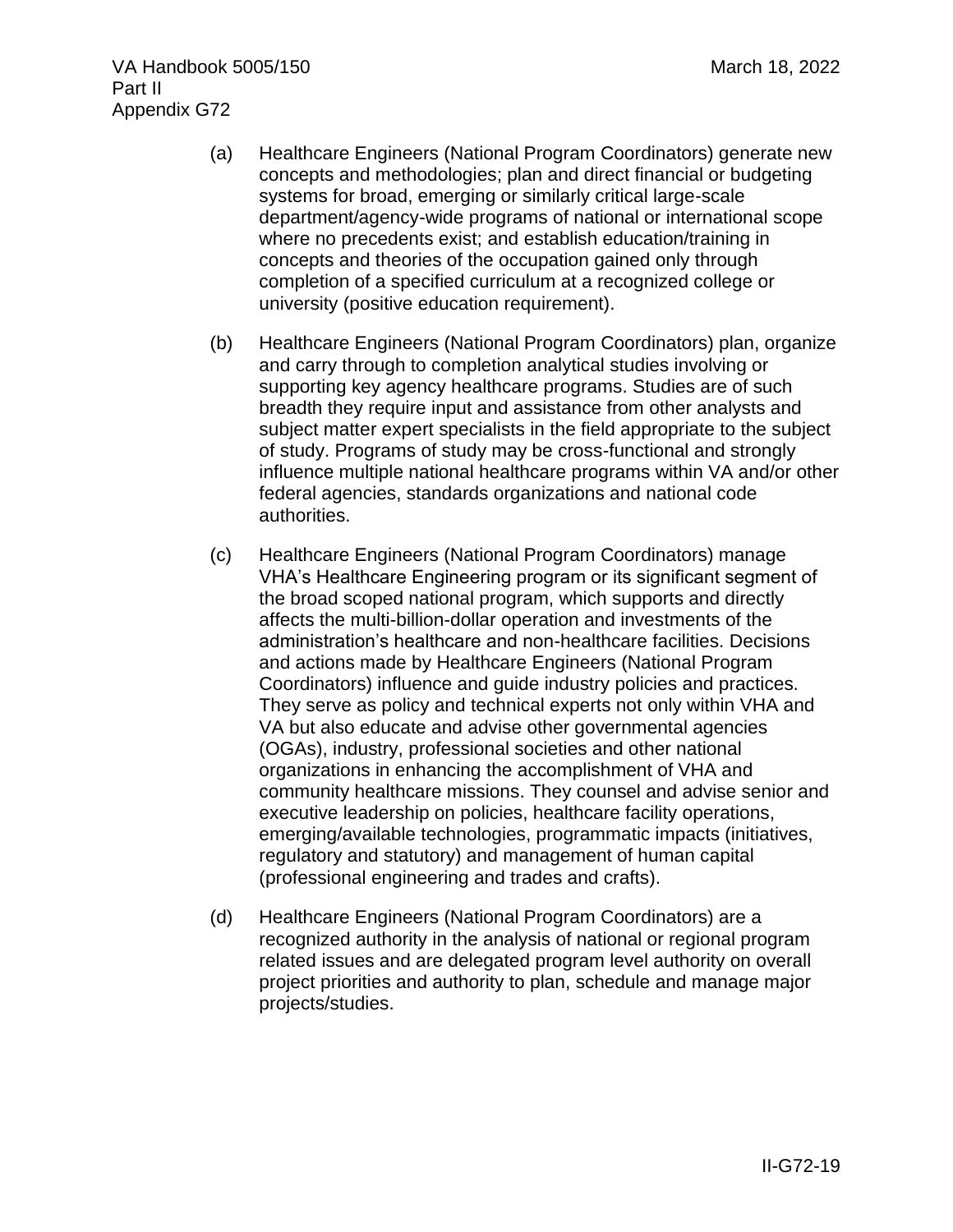- (e) They review and concur on congressional, media and general business correspondence from facilities, VISNs, other Program Offices (within VHA and VA), Office of the Under Secretary for Health and the Office of the Secretary addressing healthcare facility policies, operations or associated capital investments.
- (f) Healthcare Engineers (National Program Coordinators) direct comprehensive policy and technical (code, regulations and standards) compliance reviews and investigations of field facilities by subordinate or other national program staff. They lead site reviews and investigations in instances of technical complexity, extreme sensitivity or national interest. They evaluate operational effectiveness and efficiencies.
- (g) Healthcare Engineers (National Program Coordinators) oversee workload analyses and determine national, regional and VISN program support needs to ensure current and future mission directives and work product expectations are met. They establish contract scopes and contract budgets. They designate contract managers and review subordinate staff developed work requirements and performance assessment criteria. In many cases contracts are complex, multi-million dollar, provide a broad range of work products and services and are of national scope. They direct contractor work assignments on non-delegated contracts and review subordinates on management of delegated contracts VA, VHA, OGAs and other corporate boards, councils and committees.
- (h) Healthcare Engineers (National Program Coordinators) are key healthcare engineering and associated technology integrations representatives within VHA and VA. They chair or provide management oversight to VHA national committees and task groups (e.g., Healthcare Engineering Oversight Committee on Physical Security and Resiliency, VHA Facility Design and Oversight Committee, etc.). They appoint members, representatives of VHA headquarters and field operations to select committees and task groups. They authorize national level distribution and implementation of committee developed guides, standards or recommendations. They serve as VHA representatives on various interagency, OGA, national code, corporate and industry based national organizations (e.g., Federal Facilities Council, Whole Building Design Council, American Society of Healthcare Engineering, National Institute of Building Sciences, Facility Guidelines Institute, etc.).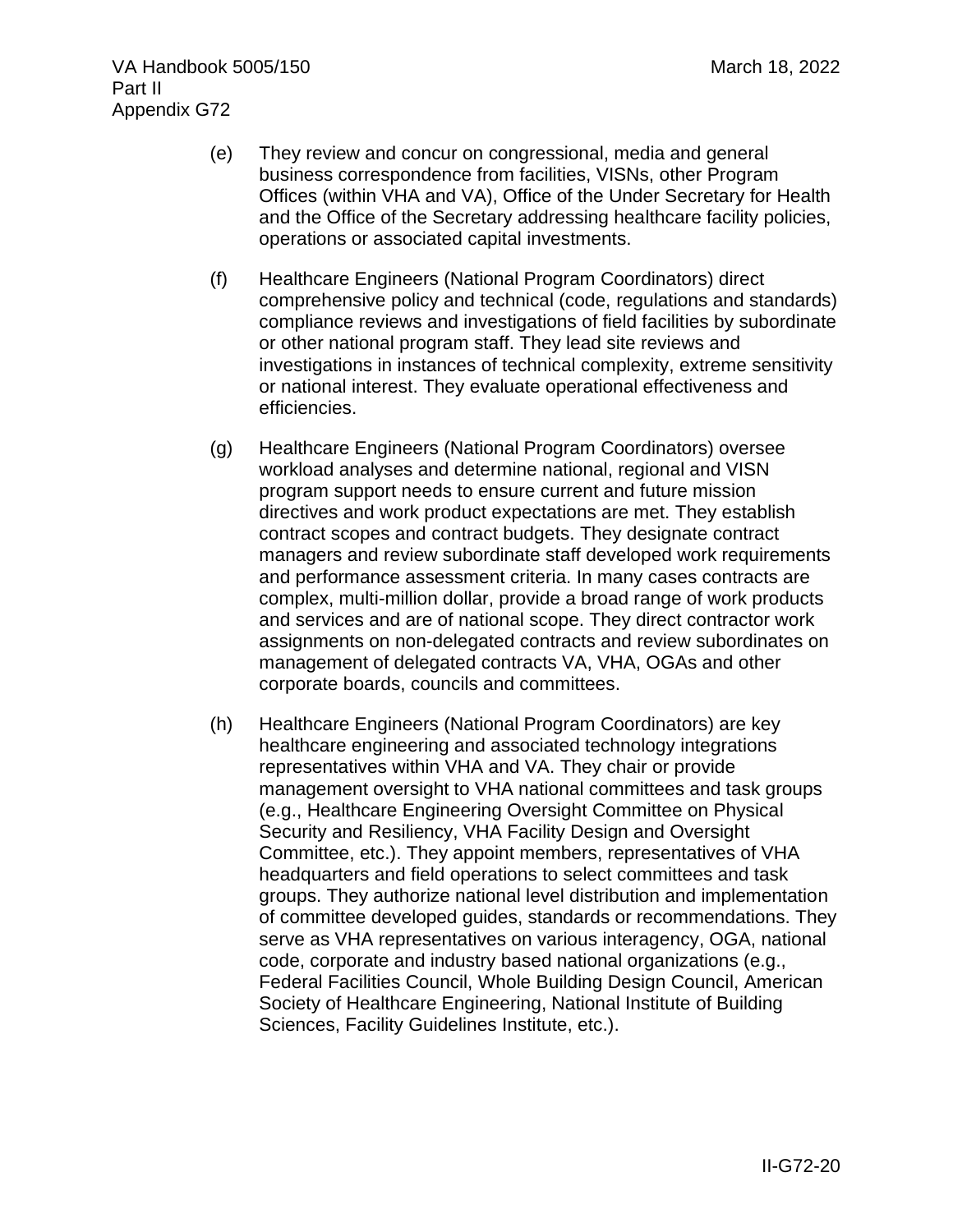- k. **Supervisory Healthcare Engineer, GS-15.**
	- (1) **Experience.** One year of experience equivalent to the next lower grade.
	- (2) **Knowledge, Skills and Abilities (KSAs).** In addition to meeting the experience requirements for this grade level, the candidate must fully demonstrate the following KSAs:
		- (a) Knowledge related to the management of healthcare system resources, (i.e., finances, space, equipment, supplies, schedules and staffing) across a national portfolio of interrelated healthcare facilities that vary in size and complexity.
		- (b) Knowledge of mechanical, electrical, structural, civil and other engineering/architectural principles, practices and their applications as related to healthcare facilities.
		- (c) Knowledge of a range of specialized areas in general engineering sufficient to originate concepts and effect new developments applicable to emerging functions of a national magnitude and with long-term purposes.
		- (d) Skill in using effective communication in managing interpersonal relationships with internal and external customers, stakeholders, executive leadership, labor representatives and managers.
		- (e) Ability to effectively supervise a wide variety of subordinates to include interview candidates for positions; recommend appointments, advancements, or when appropriate, disciplinary actions; evaluate performance and identify continuing education and training needs.
		- (f) Ability to balance multiple responsibilities, set priorities, delegate tasks and projects, meet multiple deadlines, analyze complex organizational problems and develop and implement effective solutions that result in efficient operations across a national healthcare organization.
		- (g) Ability to anticipate, develop and implement strategies in meeting a national healthcare system's short term and long-term strategic goals in a highly fluid environment.
		- (h) Ability to develop national policy and adapt/apply across a national healthcare system.
		- (i) Ability to recognize and assess evolving scenarios, utilizing initiative, self-direction and assigned resources to affect resolutions.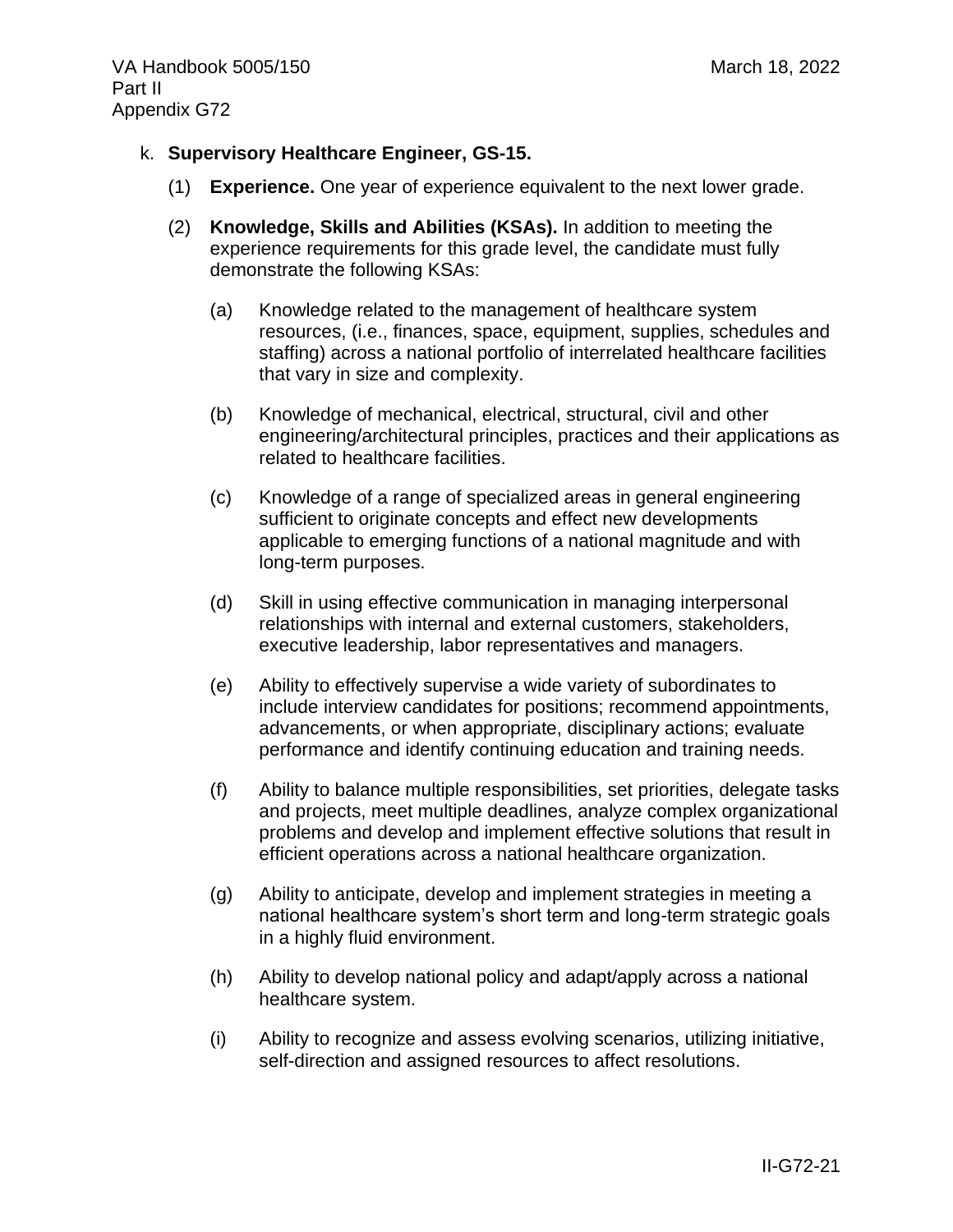- (3) **Assignment**. For all supervisory assignments above the full performance level, the higher-level duties must consist of significant scope, complexity, difficulty, range of variety and be performed by the incumbent as a major duty at least 25% of the time. The incumbent must supervise staff for at least 25% of the time, administratively and technically at the full performance grade level or below. This position serves as a Program Director or Senior Program Manager within the VHA HEFP Office or as the Engineering and Capital Program Manager at the regional/VISN level. These Supervisory Healthcare Engineers have full programmatic responsibility (staffing management, budget, planning, policy, guidance, compliance, etc.) over all facility healthcare engineering programs nationally, regionally or within their VISN.
	- (a) Supervisory Healthcare Engineers manage VHA's Healthcare Engineering program or its significant segment of the broad scoped national program, which supports and directly affects the multi-billiondollar operation and investments of the administration's healthcare and non-healthcare facilities. Decisions and actions made by them influence and guide industry policies and practices. They serve as a policy and technical expert not only within VHA and VA but also educate and advise OGAs, industry, professional societies and other national organizations in enhancing the accomplishment of VHA and community healthcare missions. They counsel and advise senior and executive leadership on policies, healthcare facility operations, emerging/available technologies, programmatic impacts (initiatives, regulatory and statutory) and management of human capital (professional engineering and trades and crafts).
	- (b) Supervisory Healthcare Engineers provide authoritative technical interpretations of policies, regulations, codes and standards. They formulate operational and multi-year strategic budgets and staffing requirements. They establish technical competency requirements and oversee national level educational program initiatives which include commercial-off-the shelf course assessments, custom course development and negotiation of intra-departmental agreements. They serve as technical and administrative policy subject matter experts and as instructors/educators.
	- (c) They review and concur on congressional, media and general business correspondence from facilities, VISNs, other Program Offices (within VHA and VA), Office of the Under Secretary for Health and the Office of the Secretary addressing healthcare facility policies, operations or associated capital investments.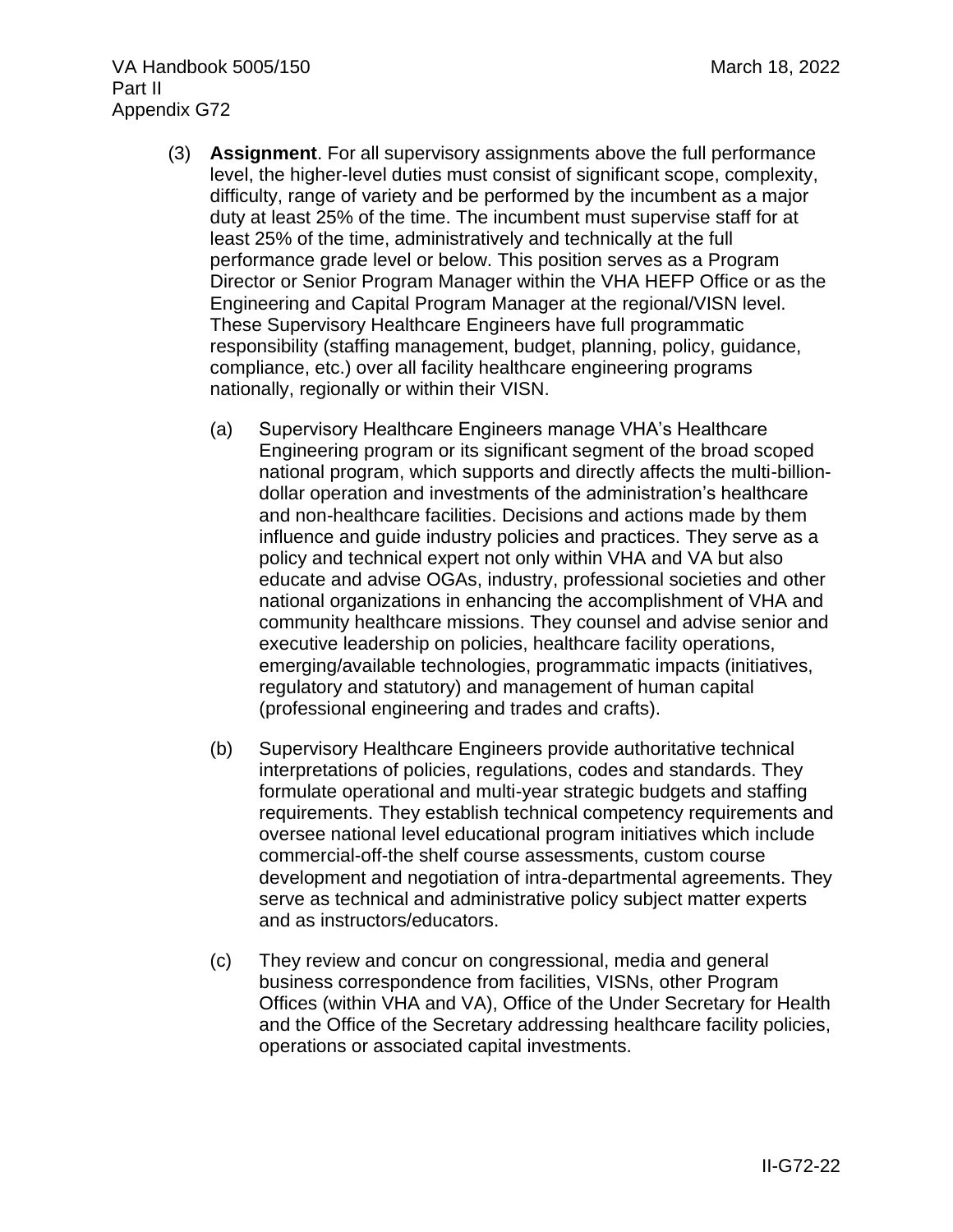- (d) Supervisory Healthcare Engineers direct comprehensive policy and technical (code, regulations and standards) compliance reviews and investigations of field facilities by subordinate or other national program staff. They lead site reviews and investigations in instances of technical complexity, extreme sensitivity or national interest. They evaluate operational effectiveness and efficiencies.
- (e) They oversee workload analyses and determine national program support needs to assure current and future mission directives and work product expectations are met. They establish contract scopes, contract budgets, designate contract managers and review subordinate staff developed work requirements and performance assessment criteria. In many cases contracts are complex, multimillion dollar, provide a broad range of work products and services and are of national scope. The incumbent directs contractor work assignments on non-delegated contracts and reviews subordinates on management of delegated contracts for VA, VHA, OGAs and other corporate boards, councils and committees.
- (f) Supervisory Healthcare Engineers are key healthcare engineering and associated technology integrations representatives within VHA and VA. They chair or provide management oversight to VHA national committees and task groups (e.g., Healthcare Engineering Oversight Committee on Physical Security and Resiliency, VHA Facility Design and Oversight Committee, etc.). They appoint members, representatives of VHA headquarters and field operations to select committees and task groups. They authorize national level distribution and implementation of committee developed guides, standards or recommendations. They serve as VHA representatives on various interagency, OGA, national code, corporate and industry based national organizations (e.g., Federal Facilities Council, Whole Building Design Council, American Society of Healthcare Engineering, National Institute of Building Sciences, Facility Guidelines Institute, etc.).
- (g) Supervisory Healthcare Engineers exercise the full range of supervisory and personnel management authorities and responsibilities in planning, directing and assessing work of subordinate staff comprised of advanced engineers, staff engineers and administrative support staff. They establish performance standards and evaluate overall performance of employees. They define competency requirements, identify developmental and training needs and take necessary actions to assure subordinate personnel maintain and enhance technical expertise. They formulate budget and staffing requirements in managing organizational changes and